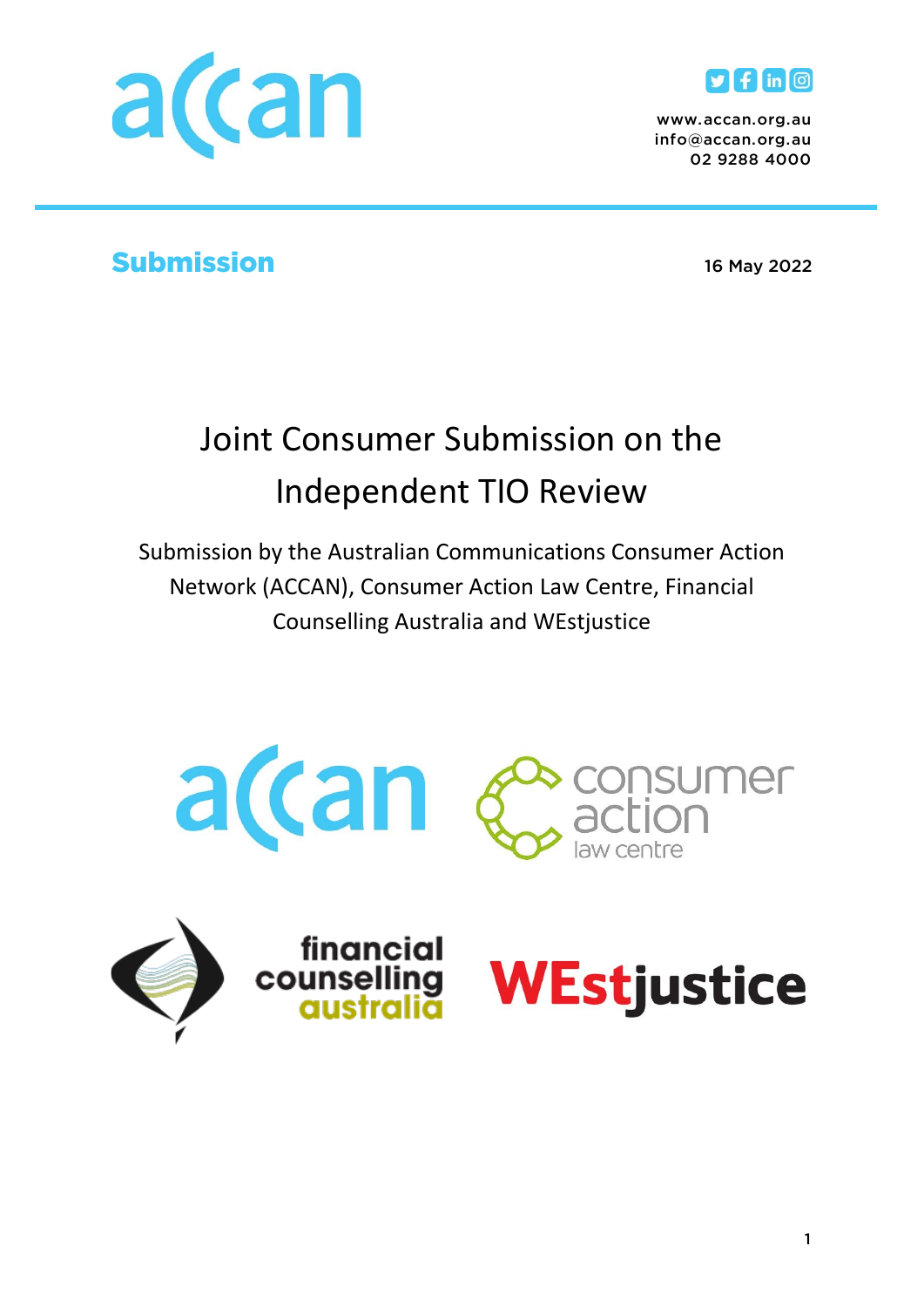#### **About ACCAN**

The Australian Communications Consumer Action Network (ACCAN) is the peak body that represents all consumers on communications issues including telecommunications, broadband and emerging new services. ACCAN provides a strong unified voice to industry and government as consumers work towards communications services that are trusted, inclusive and available for all. Consumers need ACCAN to promote better consumer protection outcomes ensuring speedy responses to complaints and issues. ACCAN aims to empower consumers so that they are well informed and can make good choices about products and services. As a peak body, ACCAN will represent the views of its broad and diverse membership base to policy makers, government and industry to get better outcomes for all communications consumers.

#### **About Consumer Action Law Centre**

Consumer Action is an independent, not-for profit consumer organisation with deep expertise in consumer and consumer credit laws, policy and direct knowledge of people's experience of modern markets. We work for a just marketplace, where people have power and business plays fair. We make life easier for people experiencing vulnerability and disadvantage in Australia, through financial counselling, legal advice, legal representation, policy work and campaigns. Based in Melbourne, our direct services assist Victorians and our advocacy supports a just marketplace for all Australians.

#### **About Financial Counselling Australia**

Financial Counselling Australia is the peak body for financial counsellors. Financial counsellors assist people experiencing financial difficulty by providing information, support, advice and advocacy. Working in not-forprofit community organisations, financial counselling services are free, independent and confidential.

#### **About Westjustice**

WEstjustice provides free legal services and financial counselling to people who live, work, or studying in the cities of Wyndham, Maribyrnong and Hobsons Bay, in Melbourne's western suburbs. We have offices in Werribee and Footscray, as well as youth legal branch in Sunshine, and outreach across the west. Our services include: legal information, advice and casework, duty lawyer services, community legal education, community projects, and law reform and advocacy.

#### **Contact**

Meredith Lea ACCAN Policy Manager

PO Box A1158 Sydney South NSW 1235 Email: [info@accan.org.au](mailto:info@accan.org.au) Phone: (02) 9288 4000 Fax: (02) 9288 4019 Contact us through th[e National Relay Service](http://relayservice.gov.au/)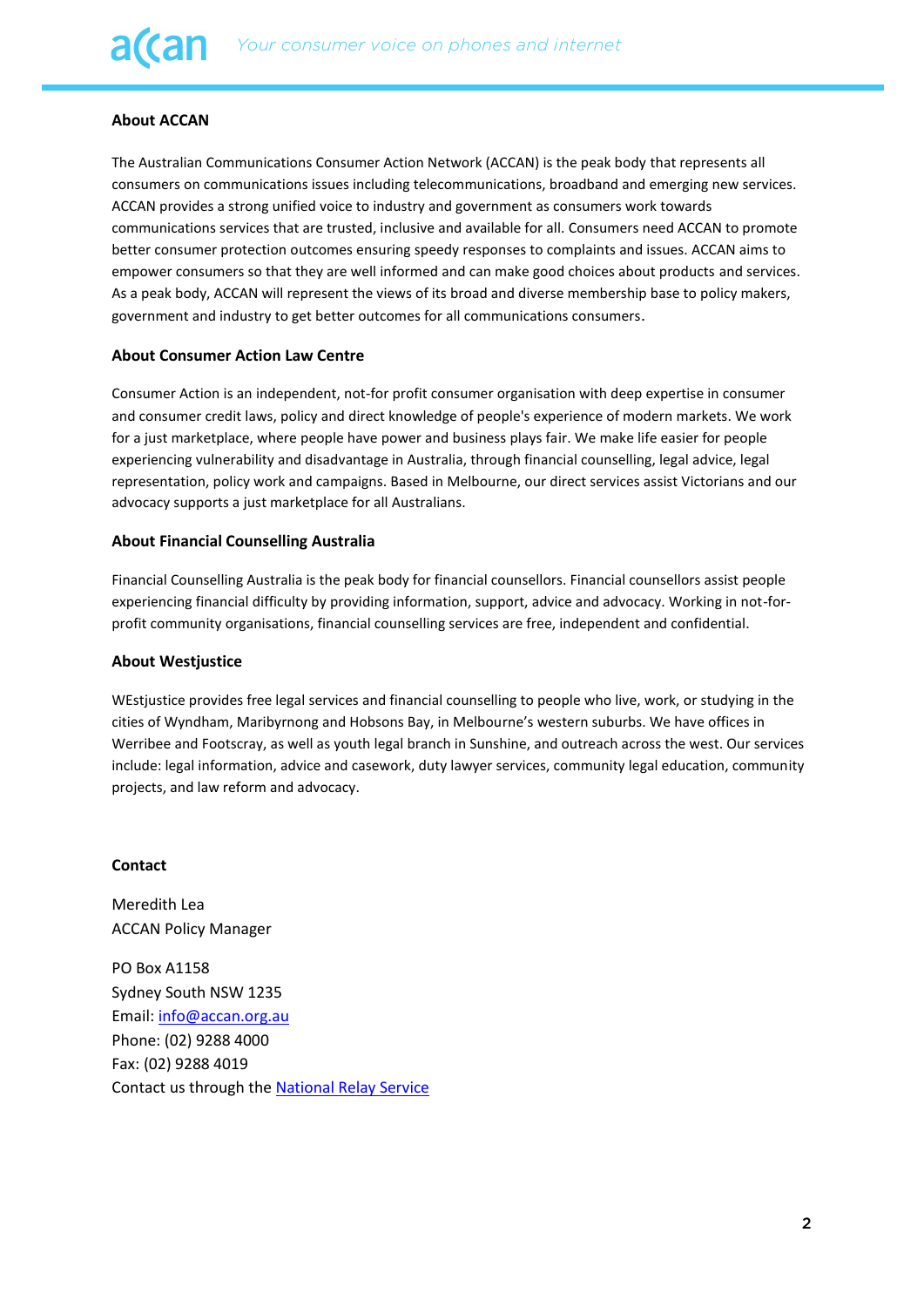# Contents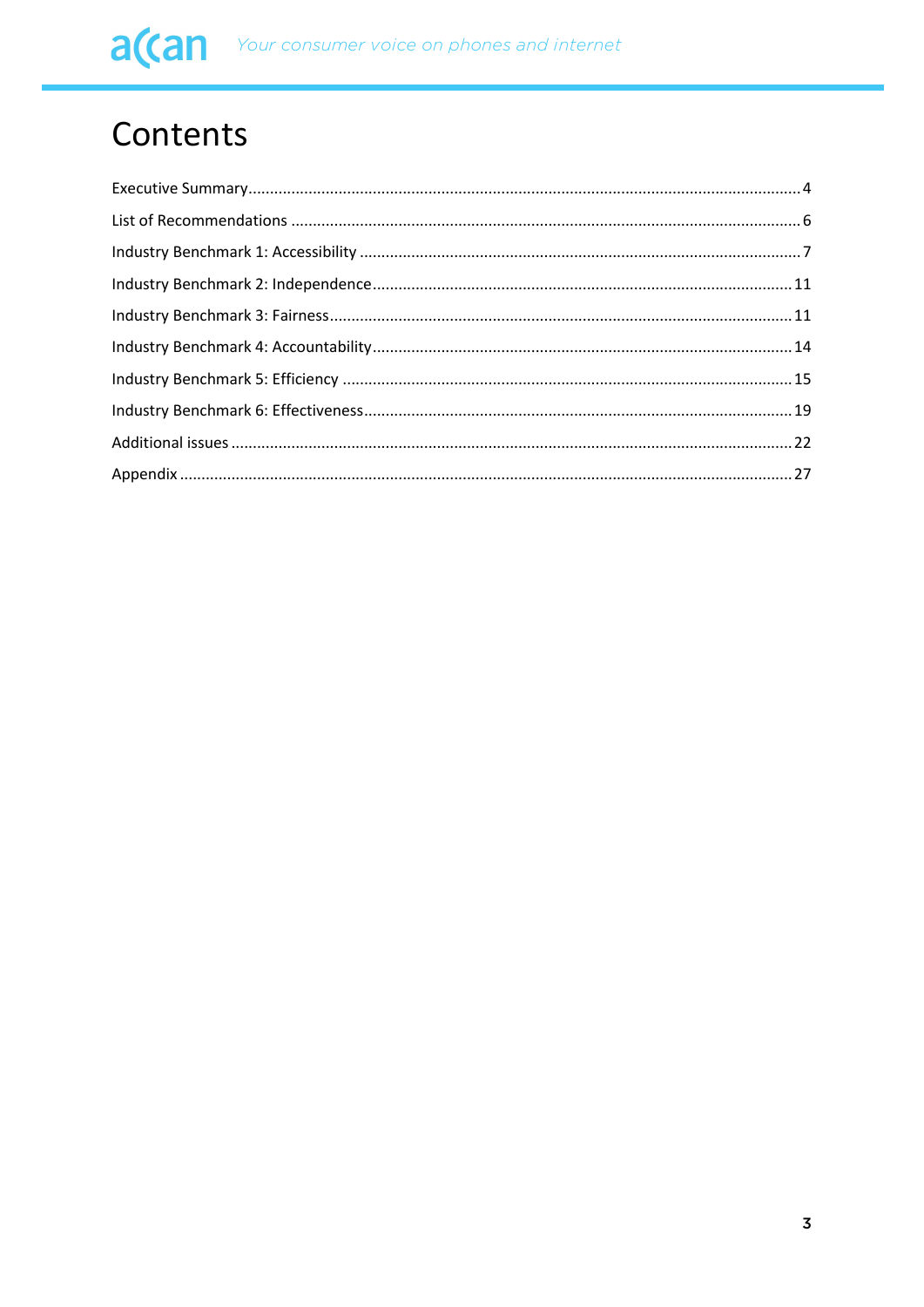# <span id="page-3-0"></span>Executive Summary

ACCAN, Consumer Action Law Centre, Financial Counselling Australia and WEstjustice thank Queen Margaret University for the opportunity to provide feedback as part of its independent review of the Telecommunications Industry Ombudsman (**TIO**). This joint submission draws on feedback and case studies received from residential and small business consumers, consumer advocates, financial counsellors, and community organisations that have experience dealing with TIO matters.

Phone and internet complaints can be extremely challenging for consumers to resolve. The technical nature and the potential service-level and financial impact of an issue can create significant inconvenience and distress for consumer complainants. The lack of robust customer service rules placed upon the telecommunications industry means that consumers can spend weeks or months attempting to resolve an issue before it is identified as a complaint by their telecommunications retail service provider (RSP).<sup>1</sup> Phone and internet complaint fatigue is commonplace.<sup>2</sup> This is why access to external dispute resolution (**EDR**) is vital. Indeed, in the 2020-21 financial year, residential and small business consumers made 119,400 complaints to the TIO.<sup>3</sup>

We support the vital role that the TIO performs when dealing with escalated phone and internet complaints. The TIO's public reporting on complaints and its commentary on phone and internet consumer issues create a level of transparency surrounding the telecommunications industry's performance. In recent years, the TIO has made significant investments into improving its processes and engaging with consumers and with its members, for which it should be commended.

Given the TIO's fundamental role, and the importance of robust EDR arrangements in the telecommunications sector, we have identified areas where we feel the TIO could improve its activities and processes to ensure it consistently exceeds the Australian Government's Benchmarks for Industry-Based Customer Dispute Resolution.<sup>4</sup> Our submission highlights the following:

- Awareness of the TIO needs to be increased through wider and more targeted outreach and advertising to consumers.
- The TIO should continue improving access to the TIO for people experiencing vulnerability and for First Nations peoples, including digging deeper with consumers to help them identify the core complaint and a suitable solution.
- The TIO should be able to reopen and fast-track complaints for recurrent or unresolved issues, so consumers are not required to begin the whole process again for an issue that has already been raised at the TIO level.

<sup>1</sup> ACCAN 2020, *Consumer Safeguards Review Part C*,

https://accan.org.au/files/Submissions/2020/ACCAN%20Submission%20to%20Consumer%20Safeguards%20R eview%20Part%20C%20V.1.1.pdf, p. 14-15

<sup>2</sup> ACCAN 2020, *Still Waiting … The cost of customer service*, https://accan.org.au/media-centre/hot-issuesblog/1825-still-waiting-the-cost-of-customer-service

<sup>3</sup> TIO 2021, *Annual Report 2020-21*, https://www.tio.com.au/reports/annual-report-2020-21

<sup>4</sup> Treasury, *Benchmarks for Industry-based Customer Dispute Resolution*,

https://treasury.gov.au/sites/default/files/2019-03/benchmarks\_ind\_cust\_dispute\_reso.pdf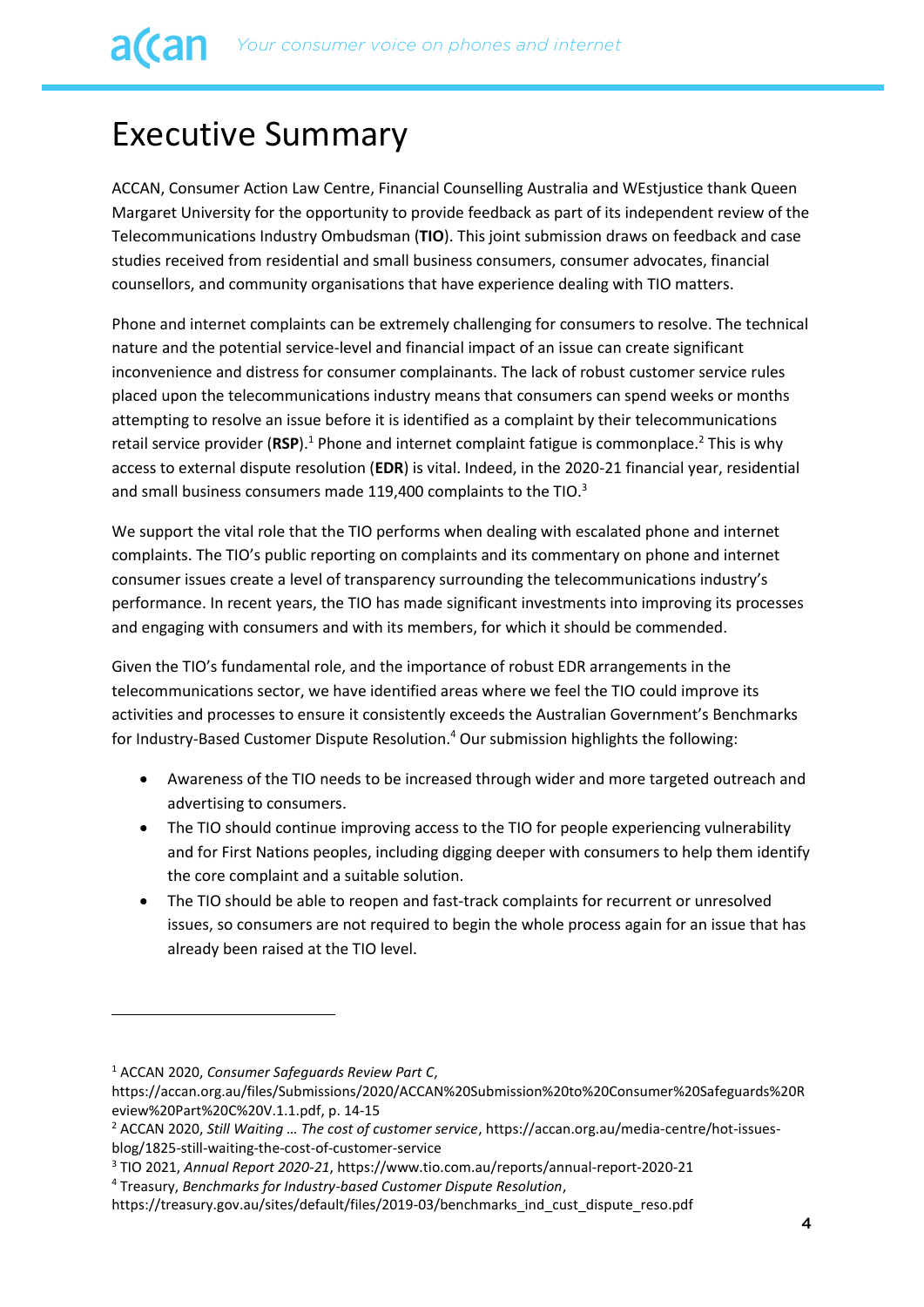- The TIO should continue to improve the fairness of its dispute resolution services, including in its procedures and complaints handling outcomes.
- More granularity and transparency around providers' complaints performance is needed. The TIO should publish information about technology type (e.g. satellite broadband, 5G) for complaints about service-level issues.
- The TIO should follow up on complaints once referred to members and the response period has lapsed (usually 10 business days). The time given to TIO members to respond to simple complaints should be reviewed.
- The TIO should be able to adapt to a changing communications landscape, and changing consumer needs. In the current environment, there are some limitations to the effectiveness of the TIO, for example, its device and equipment jurisdiction and small business definition.
- It is imperative that the TIO's systemic issues work and reporting continues.
- The TIO should continue referring member non-compliance to the relevant regulator.
- The TIO's engagement with the community sector (e.g. through the TIO Consumer Panel) must continue. The TIO has a culture of inclusiveness which is valued by the community sector.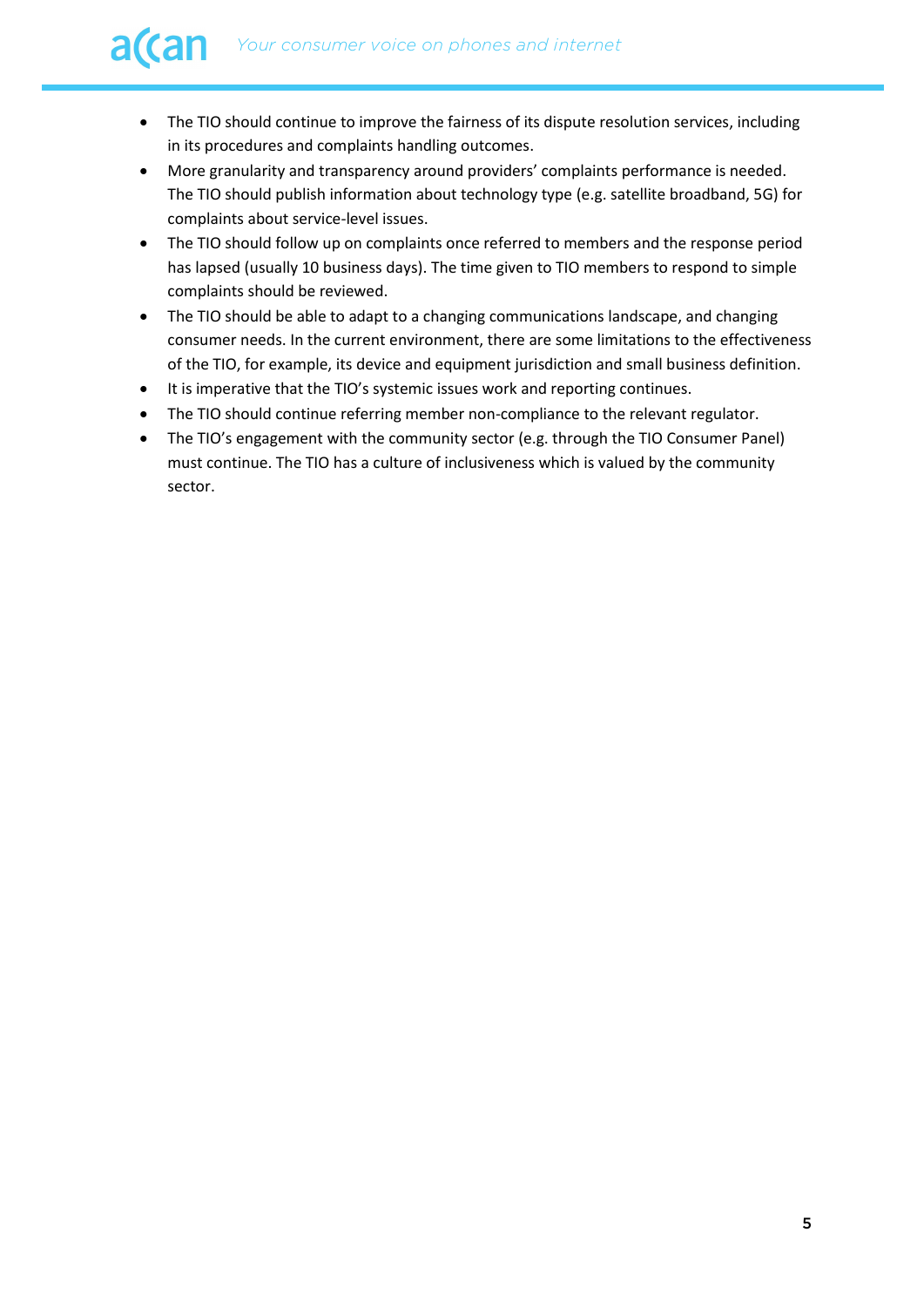# <span id="page-5-0"></span>List of Recommendations

**Recommendation 1:** The TIO should implement strategies to improve consumer awareness of its function and services.

**Recommendation 2:** The TIO should undertake an investigation on the extent to which its members inform consumers about going to the TIO.

**Recommendation 3:** The TIO should ensure its intake processes thoroughly assess the root cause of the complaint, to promote access to the scheme on an equitable basis.

**Recommendation 4:** The TIO should place greater emphasis on consumer vulnerability when dealing with individual consumer complaints and assessing members' actions, and develop a comprehensive Vulnerability Strategy.

**Recommendation 5:** The TIO should allow consumers to reopen, re-raise and fast-track complaints where the issue is recurring or has not been resolved in totality.

**Recommendation 6:** The TIO should ensure that consumers making complaints are always aware of when and how they can request the TIO to review its decision

**Recommendation 7:** The TIO should ensure that its complaints review process is completely equitable.

**Recommendation 8:** The TIO should introduce a specialised process to deal with consumers experiencing vulnerability or complex circumstances, flagged at the point of initial complaint intake.

**Recommendation 9:** The TIO should expand its public reporting to provide greater detail about the technology types, geographical location, and TIO members involved in TIO complaints.

**Recommendation 10:** The TIO should capture and publicly report on the issues and reasons why it could not deal with a matter classified as an Enquiry. **Recommendation 11:** The TIO should differentiate simple complaints that could reasonably be resolved within 5 business days from referral, and amend the

permitted response time accordingly.

**Recommendation 12:** Once a complaint has been referred to a TIO member, the TIO should follow up with the consumer to assess whether the complaint has been resolved, and should continue handling the complaint if it hasn't.

**Recommendation 13:** The TIO should reconsider the suitability of its definition of small business, and ensure that it triages small business complaints effectively. **Recommendation 14:** The TIO should reconsider how it handles device and equipment complaints to ensure the scheme is addressing complaints effectively. **Recommendation 15:** The TIO should review its approach to awarding compensation for non-financial loss, ensuring consistency with other major EDR schemes.

**Recommendation 16:** The TIO should continue to refine its processes identifying and reporting on systemic issues facing phone and internet consumers.

**Recommendation 17:** That the TIO continues to engage in communications policy work and is adequately resourced to do so.

**Recommendation 18:** The TIO should refer suspected member non-compliance to the relevant regulator.

**Recommendation 19:** The TIO should continue pursuing meaningful stakeholder engagement to ensure better strategic outcomes for phone and internet consumers.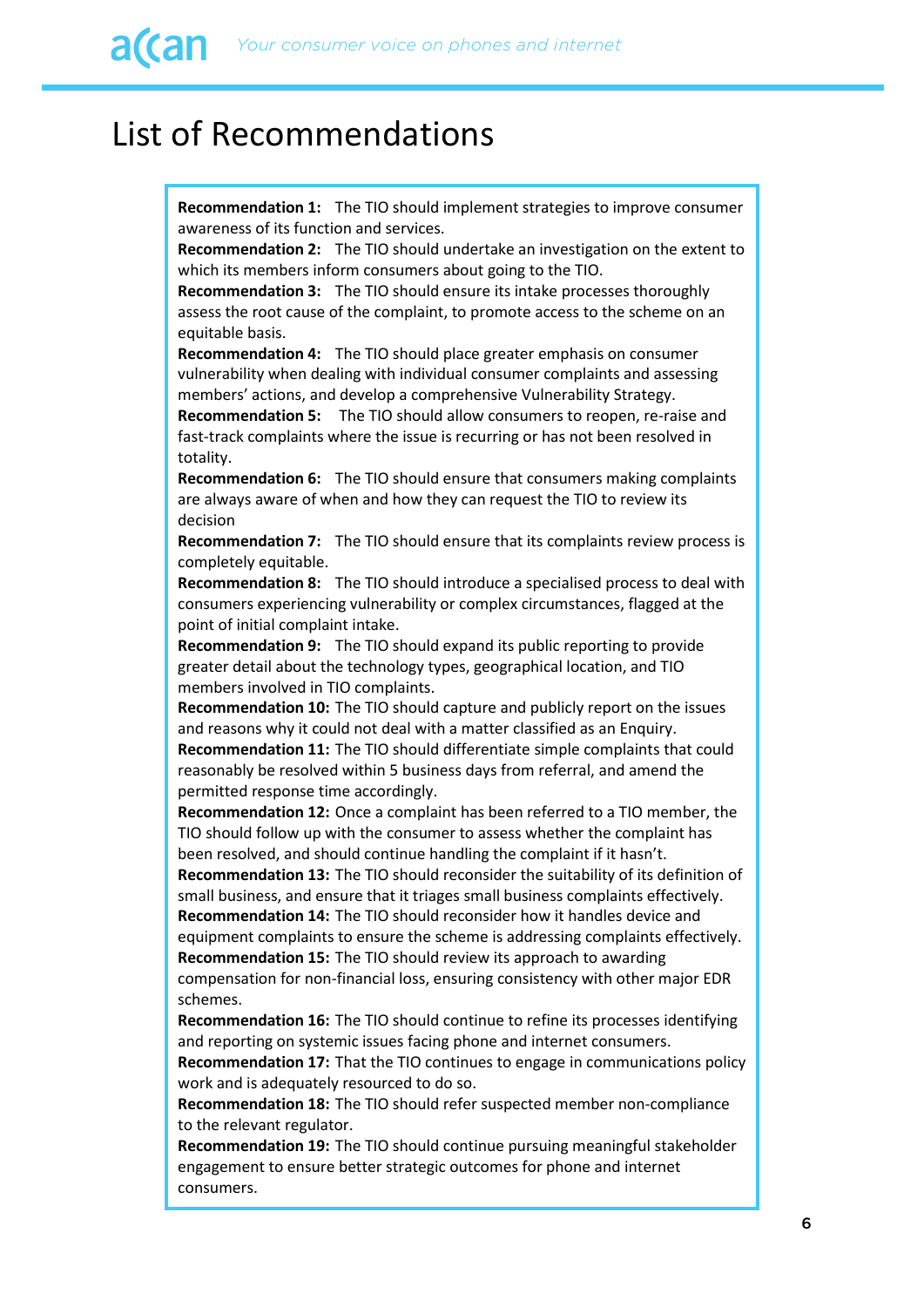# <span id="page-6-0"></span>Industry Benchmark 1: Accessibility

## **Not all consumers know about the TIO**

Consumers are not always aware of the TIO or its role in resolving phone and internet complaints. Findings from a recent Ipsos Omnibus survey,<sup>5</sup> commissioned by ACCAN, found that 1 in 4 consumers surveyed (25%) were not aware of the TIO, and a third (34%) did not know what the TIO could do if they had difficulty resolving a complaint with their phone or internet provider. Indeed, a quarter (26%) indicated that if they couldn't resolve a complaint with their phone or internet provider, they did not know where to go next. These findings show that there is a significant gap in awareness about the availability and functions of the TIO. They suggest that there are opportunities to boost the TIO's outreach and advertising so that all phone and internet consumers are aware of the dispute resolution services available to them. Feedback from community organisations indicate that often it is consumers who are digitally excluded or experiencing vulnerability who do not know about the TIO, or do not understand how it can help.

While it is out of scope for this review, it is important to note that in some circumstances TIO members have an obligation under the ACMA Complaints Handling Standard to proactively inform a consumer of their options for EDR, including going to the TIO.<sup>6</sup> We are aware that TIO members do not always do this, which may contribute to consumers' lack of awareness about the TIO. The TIO could address this directly by, for example, undertaking a systemic issue report on telco's compliance with the obligation to inform consumers about their right to complain to the TIO, or by publicly naming telcos who consistently fail to do this.

There are a number of ways that the TIO could boost consumer awareness of its services, including:

- Introducing a bold outreach agenda, particularly in regional and rural areas (for example, market stalls at major agricultural and social events).
- Increasing the use of social media advertising.
- Using communication channels targeted at First Nations people, including local community radio, NITV and ITV.
- Developing online and hard-copy consumer information materials in languages other than English, and distributing these via established networks of community service organisations.

**Recommendation 1:** The TIO should implement strategies to improve consumer awareness of its function and services. **Recommendation 2:** The TIO should undertake an investigation on the extent to

which its members inform consumers about going to the TIO.

<sup>5</sup> See appendix 1 for detailed results.

<sup>6</sup> ACMA Complaints Handling Standard 2018 (Cth), https://www.legislation.gov.au/Details/F2021C00265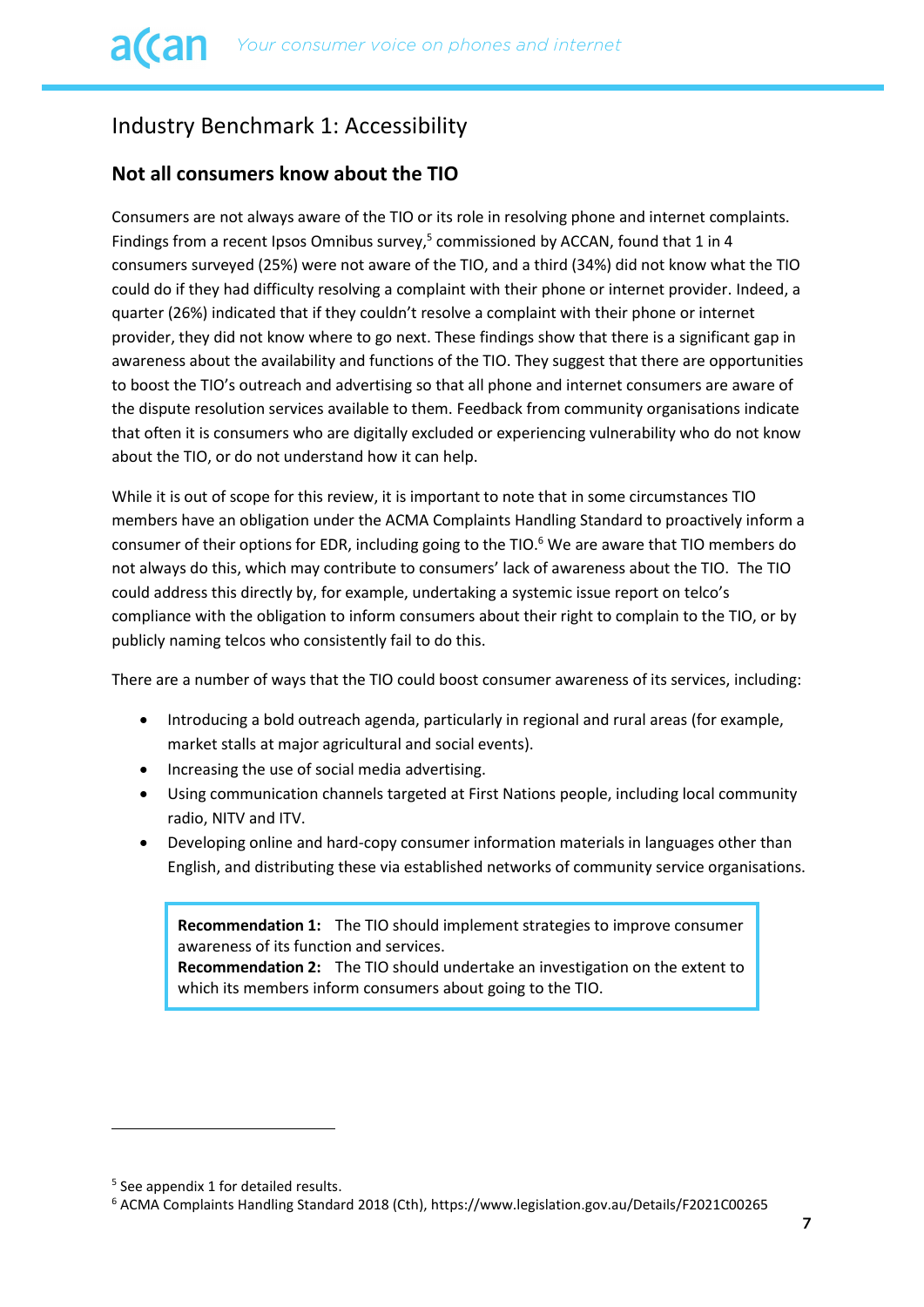# **The TIO should work with consumers to identify and resolve complaints, especially consumers experiencing vulnerability**

There is a considerable difference between the number of complaints received by telcos (1,089,607 in FY 2020-21), and the number of complaints received by the TIO (116,113 in FY 2020-21). We know the real number of complaints received by telcos is much higher than this figure. It is common for consumers to contact their telco about a persistent issue that should be treated as a formal complaint, but isn't classified as such.<sup>7</sup> Additionally, we are aware that in some instances, telcos artificially suppress their TIO complaint escalation rate by offering one-off financial compensation to consumers, rather than addressing the root cause of the complaint. It is essential that the TIO always works with the consumer and the TIO member to understand, address and resolve the root cause of consumer complaints.

We hear from consumers, particularly those experiencing vulnerability, who are told by the TIO that it cannot handle their complaint, even though it appears to be a legitimate complaint that the TIO should handle. In these instances, it appears that the TIO has not actively identified a phone and internet complaint when an issue is being described by a person who may not have used 'the right' terms in their explanation, or who may not have initially offered all information required by the TIO. It is important that, at the point of intake, the TIO works with consumers to identify and understand the root cause of their complaint. For example, a consumer could complain to the TIO that they cannot afford their bill, and their telco won't provide a payment extension. This initially presents as a financial hardship complaint, but further questioning at the point of intake may reveal that the consumer was inappropriately sold services they couldn't not afford, suggesting unconscionable conduct or failing to conduct an affordability assessment. By delving deeper to understand the issues at the intake level, and to help consumers articulate their complaints, the TIO may be able to identify more appropriate solutions for consumers.

We also receive reports that the TIO does not always consider a person's vulnerability fairly when making decisions.

#### **Case study: Consumer fleeing family violence**

Rita (name changed) had been experiencing family violence over a long period of time, and left her abusive partner in 2019. She had significant trouble cancelling her contract with her telco after leaving the relationship. The telco insisted on receiving her undamaged handset before allowing the cancellation, but the phone had been damaged. The telco wasn't complying with its own family violence policy, so Rita went to see a community lawyer. After months of negotiating, the community lawyer wasn't able to resolve the issue with the telco, so together she and Rita went to the TIO. The TIO referred the issue back to the telco for resolution. The telco offered a small amount of compensation, which Rita wasn't happy with, because the telco didn't acknowledge the hurt and

<sup>7</sup> ACCAN 2020, *Consumer Safeguards Review Part C*,

https://accan.org.au/files/Submissions/2020/ACCAN%20Submission%20to%20Consumer%20Safeguards%20R eview%20Part%20C%20V.1.1.pdf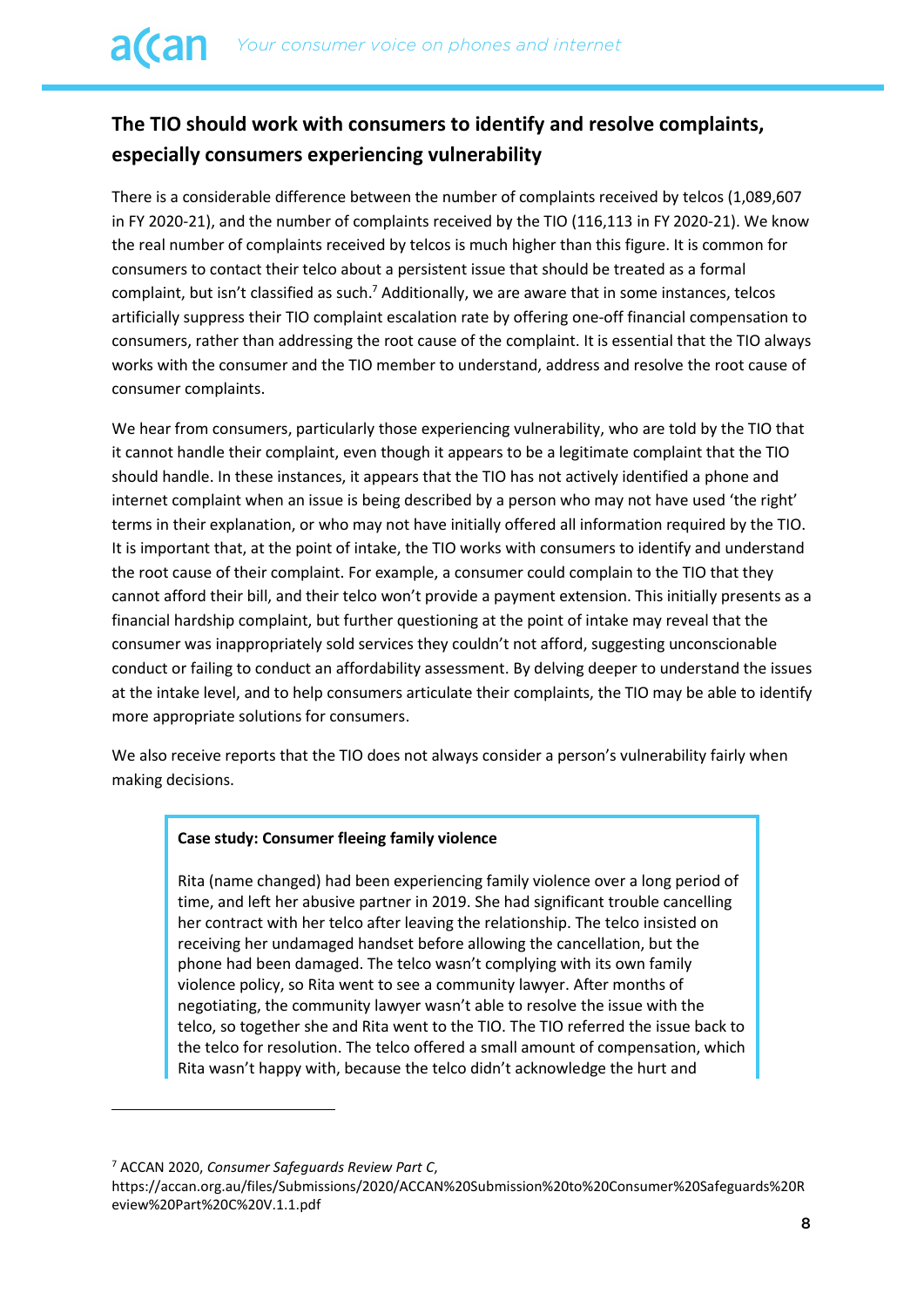distressed caused. The community lawyer raised the issue again with the TIO, but without investigating or escalating the complaint, the TIO said that the 'deal' offered by the telco was better than any recommended outcome it would order if it continued to handle the complaint. Rita and her lawyer continued to deal directly with the telco without the TIO's assistance, and eventually negotiated a better outcome.

The TIO's response to consumer vulnerability fundamentally impacts the accessibility of the scheme to consumers experiencing vulnerability. Some consumer advocates report that they actively avoid going to the TIO, because it is too difficult to resolve complex complaints for vulnerable consumers, and telcos' internal dispute resolution (**IDR**) teams have a better and fairer understanding of consumer vulnerability. The TIO should continue to improve staff awareness and understanding of vulnerability, as well as improving quality systems and processes to ensure that vulnerability is identified, and barriers faced by people experiencing vulnerability are removed. It could do this by developing a comprehensive Vulnerability Strategy, which meets or exceeds the recently completed international standard on inclusive service delivery.<sup>8</sup>

Additionally, the TIO should regularly upskill its staff in First Nations cultural competency and disability awareness in order to have a better organisational and individual competence when assisting consumers.

> **Recommendation 3:** The TIO should ensure its intake processes thoroughly assess the root cause of the complaint, to promote access to the scheme on an equitable basis.

**Recommendation 4:** The TIO should place greater emphasis on consumer vulnerability when dealing with individual consumer complaints and assessing members' actions and develop a comprehensive Vulnerability Strategy.

## **The TIO should reopen and fast-track complaints that aren't fully resolved**

Given the complexity, potential recurrence, and network access problems that telecommunications issues often involve, consumers should be able to reopen and fast-track a TIO complaint for an issue that was thought to be resolved, but wasn't.

However, the TIO does not reopen complaints unless the consumer can demonstrate 'exceptional circumstances'.<sup>9</sup> This means that if a consumer's complaint about an issue has been resolved at the TIO level, but the issue persists after the complaint is closed, the consumer generally must open a new complaint and return to the beginning of the TIO complaints handling process. This allows the provider another 10 business days to resolve the complaint once it is referred to them. We hear reports of instances where the TIO has refused to reopen a complaint when the conduct has reoccurred or the resolution has not been acted upon, nor has it allowed the consumer to make a

<sup>8</sup> ISO 22458:2022, *Consumer vulnerability — Requirements and guidelines for the design and delivery of inclusive service*, https://www.iso.org/standard/73261.html

<sup>9</sup> TIO, https://www.tio.com.au/about-us/policies-and-procedures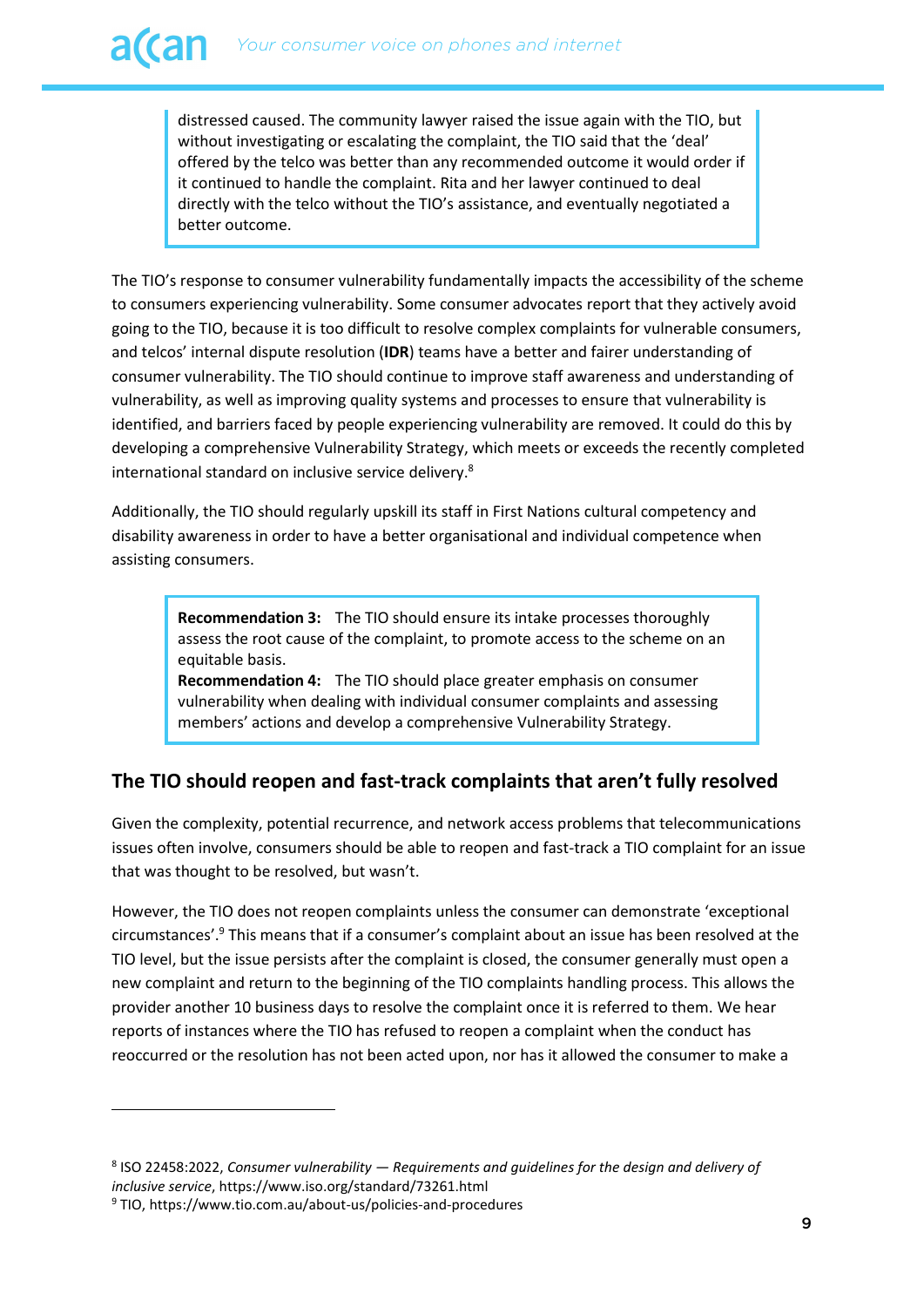new complaint about the evolving situation. This is problematic as it leaves the consumer with no option to have the issue resolved.

This is of particular concern as consumer advocates sometimes reporting that the TIO will propose short-term solutions as an early stage resolution rather than addressing the underlying cause of a complaint – for example, recommending that a provider credit the consumer's account, rather than thoroughly investigate the issue.

Some consumer advocates indicate that the TIO has refused to reopen a complaint when the conduct has recurred or the 'resolution' has not been actioned by the TIO member. Consumer advocates have also reported circumstances where the TIO has refused to allow the consumers to make a new complaint about the evolving situation. This is problematic as it leaves the consumer with no option to have the issue resolved.

We urge the TIO to introduce the ability to reopen and fast-track complaints where a consumer indicates an issue is not truly resolved, where a resolution has not been honoured by the TIO member, and where an issue has recurred within at least 6 months of the complaint closing.

**Recommendation 5:** The TIO should allow consumers to reopen, re-raise and fast-track complaints where the issue is recurring or has not been resolved in totality.

#### **The TIO should expand its complaint intake methods**

Consumers can make a complaint to and communicate with the TIO via two main channels: over the phone and via email.<sup>10</sup> There is an opportunity for the TIO to modernise further and expand how it accepts complaints. For example, the TIO could work to establish a mechanism to accept complaints via SMS, smartphone app or chat function. Consumers making complaints to the TIO have a variety of different communications needs, preferences, and availabilities. For example, chat functions can be safer for family violence victim survivors. Introducing a broad range of communication channels (while maintaining traditional methods) will mean the scheme is more accessible to a greater number of people, particularly those who prefer or require mobile, digital-only communication alternatives.

Other EDR schemes are moving to introduce digital portals, where complainants can access all relevant information and documentation about their complaint in a secure environment as well as see the progress of their complaint without having to speak with anyone. While not all consumers can use such tools, these innovations are important accessibility and efficiency initiatives which should, if implemented effectively, free up staff resources to spend more time supporting complainants who face barriers to accessing or engaging with schemes like the TIO. We recommend the TIO investigate and implement a digital portal, perhaps building on the work of other EDR schemes.

<sup>&</sup>lt;sup>10</sup> Noting that email correspondence is preceded by the consumer filling out an online form on the TIO's website. Consumers may also fax the TIO, or contact it via post.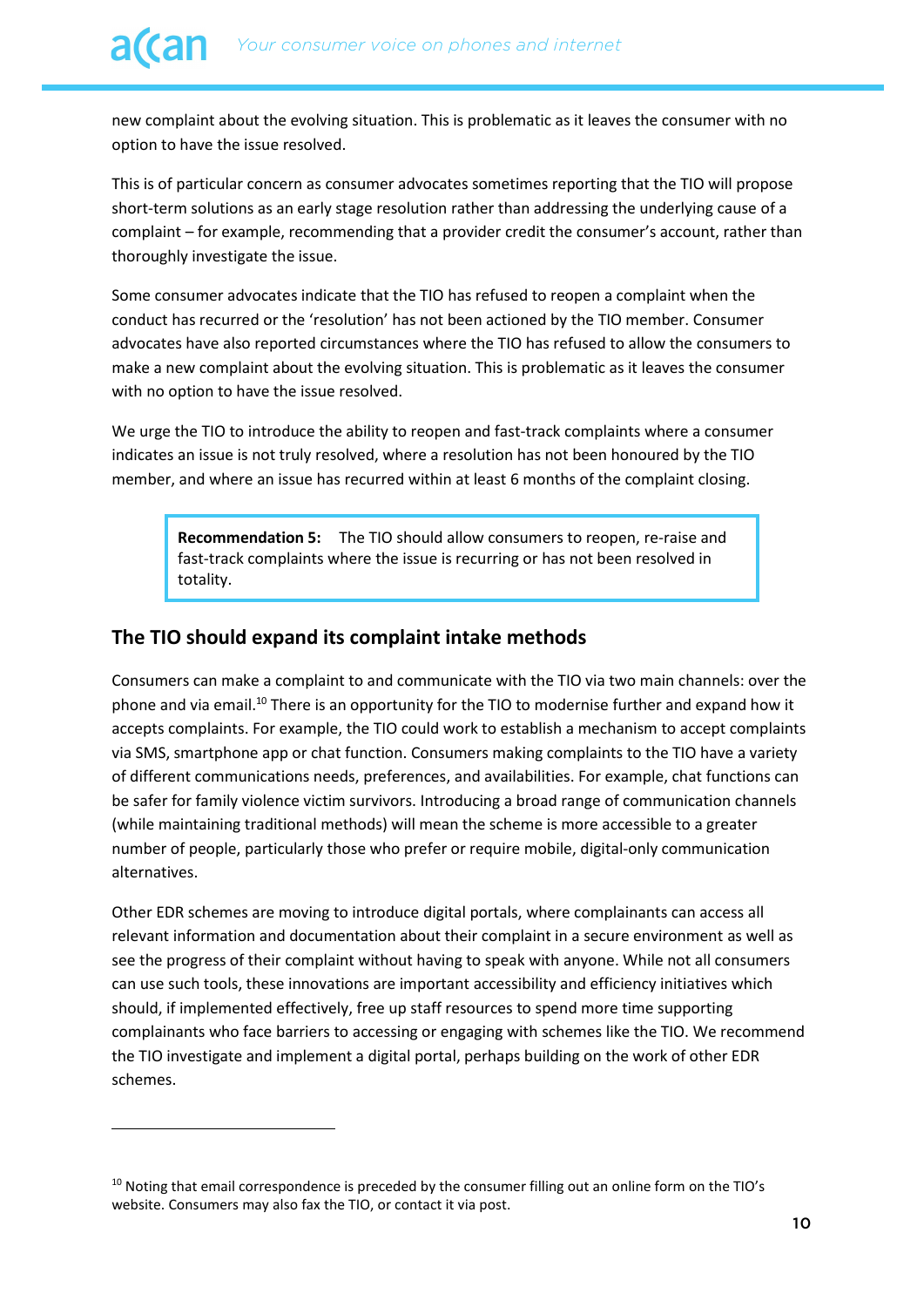# <span id="page-10-0"></span>Industry Benchmark 2: Independence

## **Public commentary on declining complaints**

Generally speaking, the TIO is a trusted and independent dispute resolution service. We support its role in handling phone and internet complaints. However, at times, the TIO's public communications suggest that periodic decreases in complaints numbers can be directly attributed to improvements in TIO member activities.<sup>11</sup> We suggest that drops in TIO complaints can be attributed to a number of factors including:

- The introduction of new phone and internet rules by the Australian Communications and Media Authority (**ACMA**);
- Consumers lacking awareness about the TIO and its functions;
- The near-completed NBN rollout reducing NBN installation complaints; and
- TIO members failing to treat consumer issues as complaints, or failing to inform consumers they are able to go to the TIO about their issue.<sup>12</sup>

Without concrete evidence, dropping complaints numbers should not be solely attributed to broad improvements in industry practices. Moreover, compared to other industries, it appears that telco complaints remain high which is a cause for concern.

# <span id="page-10-1"></span>Industry Benchmark 3: Fairness

### **Fairness needs to be articulated and measured**

We acknowledge the TIO's ongoing work to develop a fairness metric to evaluate the fairness of the TIO's processes. It is important for both consumers and industry that the TIO consults on, develops, and publishes its definition of fairness, as well as how it will measure it.

It is simpler for an EDR scheme to measure its efforts in other areas (e.g., efficiency through timeliness of decision-making), but assessing metrics relating to fairness remains a challenge. We urge the TIO to continue its development of a means to assess and monitor the fairness of outcomes achieved at all stages of the dispute resolution process, and to provide public information about this.

https://www.tio.com.au/news/phone-and-internet-complaints-decline-fifth-consecutive-period <sup>12</sup> ACCAN 2020, *Consumer Safeguards Review Part C*,

<sup>11</sup> TIO 2022, *Phone and internet complaints decline for fifth consecutive period*,

https://accan.org.au/files/Submissions/2020/ACCAN%20Submission%20to%20Consumer%20Safeguards%20R eview%20Part%20C%20V.1.1.pdf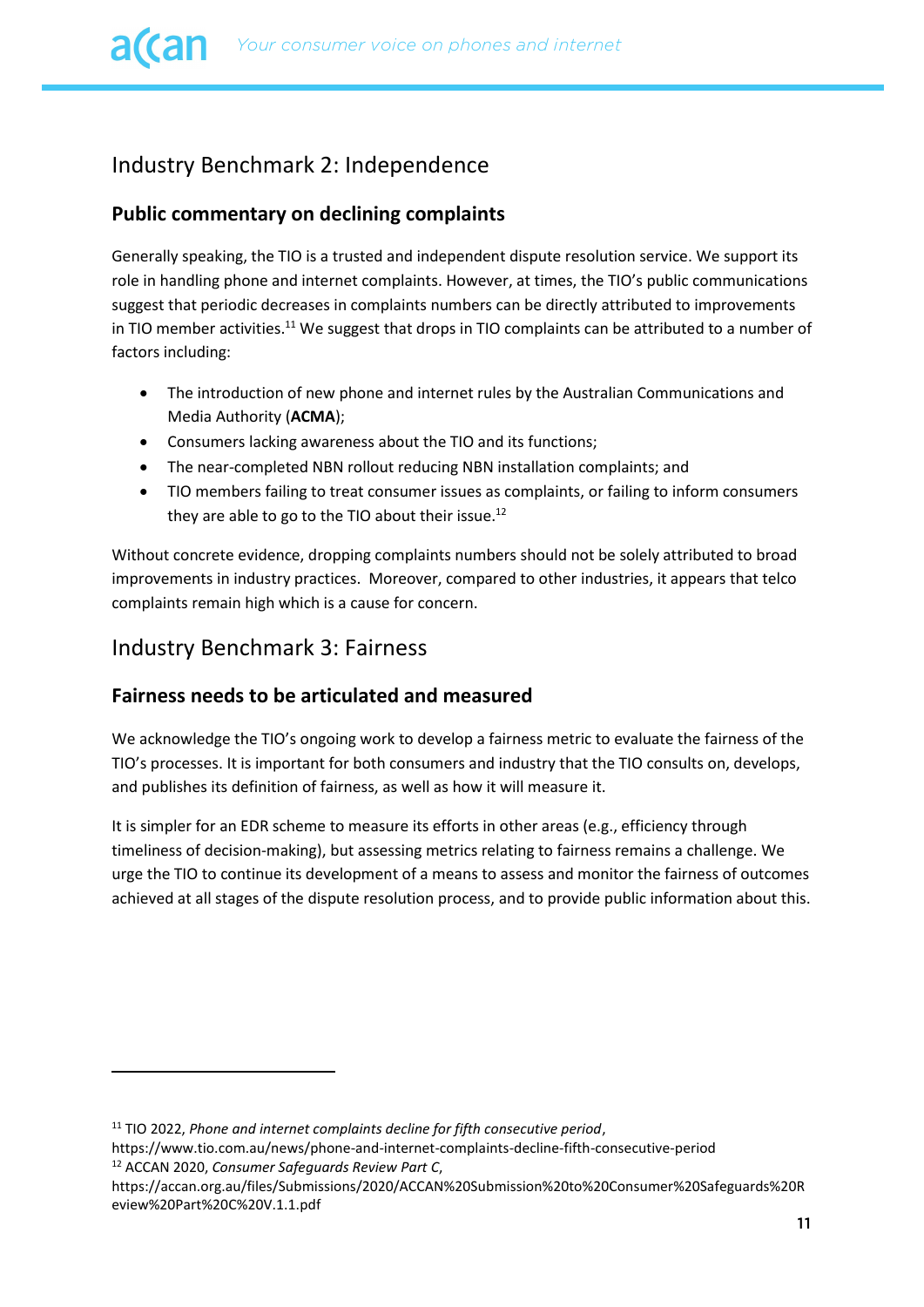We point to AFCA's recent publication on its fairness jurisdiction.<sup>13</sup> This report articulates:

- A Fairness Jurisdiction Tool which ensures AFCA can discuss important issues for resolution with the parties in plain English.
- Decision templates to clearly explain how AFCA has applied the fairness tests in its complaint handling and why decisions made are fair in all the circumstances.
- An apprehended bias policy to ensure AFCA's people remain impartial when working with the parties to resolve complaints.
- The AFCA Engagement Charter which clearly sets expectations of how parties should engage with each other and AFCA to ensure a fair process.
- A Revised AFCA Approach library providing members and complainants with easy-tounderstand information about how they handle specific types of complaints.

## **Fairness goes beyond equal compromise**

Significant power imbalances and information asymmetries underpin the relationship between an individual consumer making a TIO complaint, and a TIO member receiving that complaint. TIO members often have the ability to make decisions that fundamentally prevent or restrict a consumer from accessing essential phone and internet services. It is therefore important that the TIO does not view fairness as an equal-footed compromise between the interests of consumers and TIO members. We receive feedback from some consumers that at times the TIO approaches matters in this way. Instead, the TIO should always consider whether the consumer has been treated fairly in accordance with good industry practice and all applicable rules and guidelines.

### **Consumers need to be informed that they can review a TIO decision**

The TIO seeks to strike a balance between consumer and member interests; given the complexity of consumer complaints, it is inevitable that the TIO does not always get this balance right. In many instances consumers can request the TIO to review a decision it has made. <sup>14</sup> However, reports from consumers indicate this is not always made clear. ACCAN has been contacted by consumers who have disagreed with a TIO case manager's recommended outcome, and are not sure where else to go. Therefore, the TIO should be more transparent about consumers' ability to request a review of TIO decisions to address any information asymmetries between consumers, the TIO, and TIO members.

https://www.afca.org.au/news/latest-news/afca-publishes-fairness-jurisdiction-project-outcomes-report <sup>14</sup> TIO, *What to expect*, https://www.tio.com.au/complaints/what-expect

<sup>13</sup> AFCA 2022, *AFCA publishes Fairness Jurisdiction Project outcomes report*,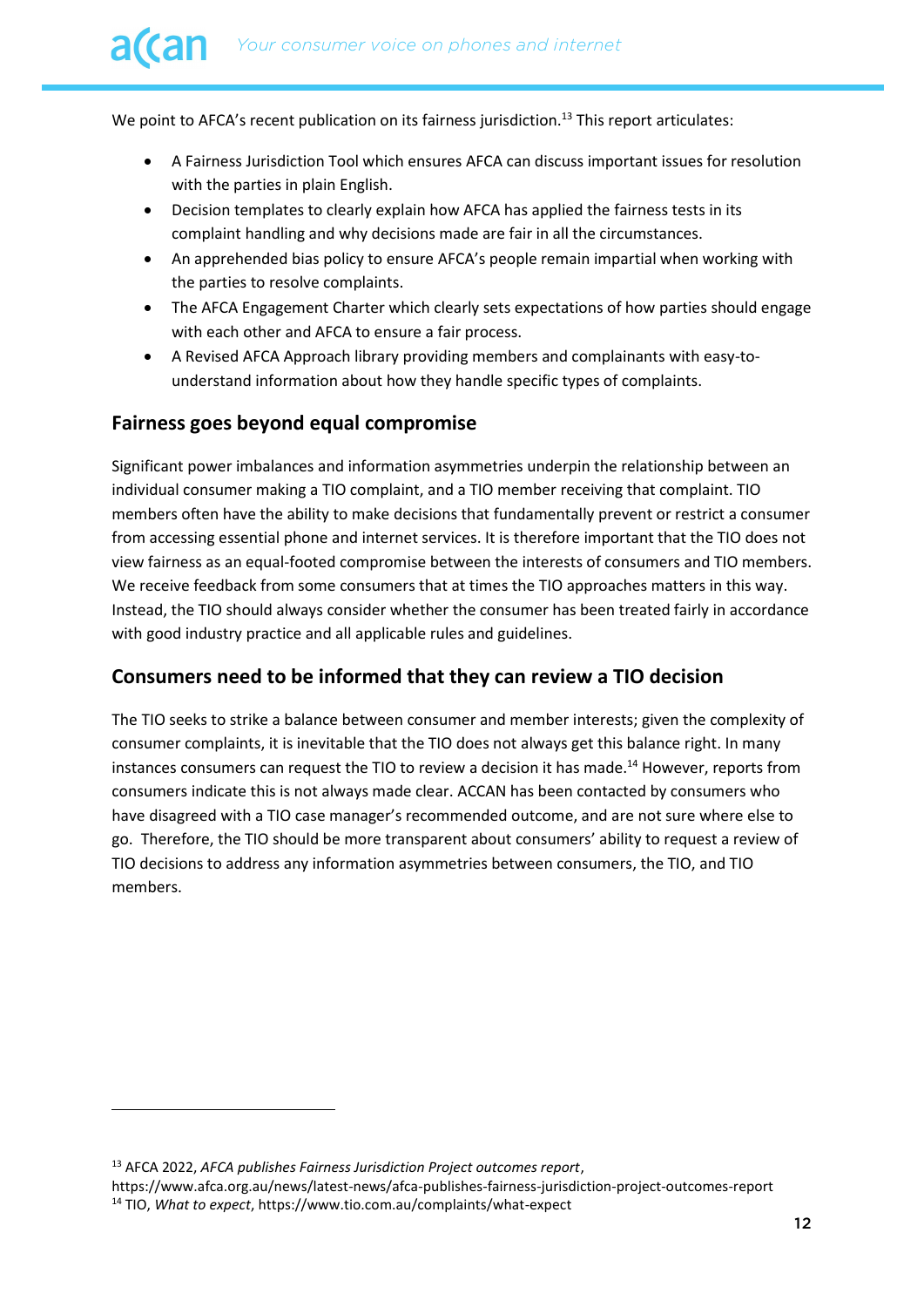#### **Case study: Consumer disagreeing with the TIO's decision**

Georgia (name changed) contacted Consumer Action's legal advice line when she didn't know where else to turn after a decision by a TIO adjudicator. Georgia told us the TIO decision included an order for compensation to her, but the TIO had made deductions from the compensation amount for equipment items Georgia had received from the telco which she felt were unrelated to the issue, and therefore should not have been deducted from her compensation. Furthermore, Georgia said she didn't agree with the TIO's pricing of those items. Georgia said she had tried to raise this with the TIO case officer but felt the response she had received was quite rude.

*Case study provided by Consumer Action Law Centre.*

Moreover, the process by which Preliminary Views may be rejected differs for consumers versus TIO members. If a consumer rejects the Preliminary View, the complaint will simply be closed without binding the member.<sup>15</sup> If the member rejects the Preliminary View, there will be a published Decision made (which can take into account further information or investigation), binding the member. <sup>16</sup> Not only do we consider it unbalanced and unfair to provide an additional level of review to TIO members and not consumers, we are concerned that published TIO determinations will be unbalanced, as only the member-requested Decisions are ever published.

This differs from other Ombudsman Schemes, such as the Energy and Water Ombudsman of Victoria (**EWOV**), where the energy provider is bound by a decision as soon as it is accepted by a consumer.<sup>17</sup> There is no additional, one-sided opportunity for an energy company to provide further information that the consumer does not get. Comparatively, the Australian Financial Complaints Authority (**AFCA**) does use the process of 'preliminary assessments', similar to the TIO. However, both the consumer and AFCA member have the opportunity to request that the complaint proceeds to a final 'determination' and to provide reasons for disagreeing with the 'preliminary assessment'.<sup>18</sup>

**Recommendation 6:** The TIO should ensure that consumers making complaints are always aware of when and how they can request the TIO to review its decision

**Recommendation 7:** The TIO should ensure that its complaints review process is completely equitable.

<sup>15</sup> TIO, "Complaint Handling Procedures" (1 July 2020) cl. 5.3.1.2, available at: https://www.tio.com.au/aboutus/policies-and-procedures#pt5.

<sup>&</sup>lt;sup>16</sup> TIO, "Complaint Handling Procedures" (1 July 2020) cl. 5.3.1.3 and 5.3.2.

<sup>17</sup> EWOV Charter, (14 March 2018), clauses 3.11, 3.12, 3.13, 3.16 – 3.18

https://www.ewov.com.au/uploads/main/ewov\_charter.pdf

<sup>&</sup>lt;sup>18</sup> AFCA Rules and AFCA Operational Guidelines to the Rules (1 April 2022) A.12.2 and A.12.3 (p 62-64),

https://www.afca.org.au/about-afca/rules-and-guidelines/afcas-operational-guidelines.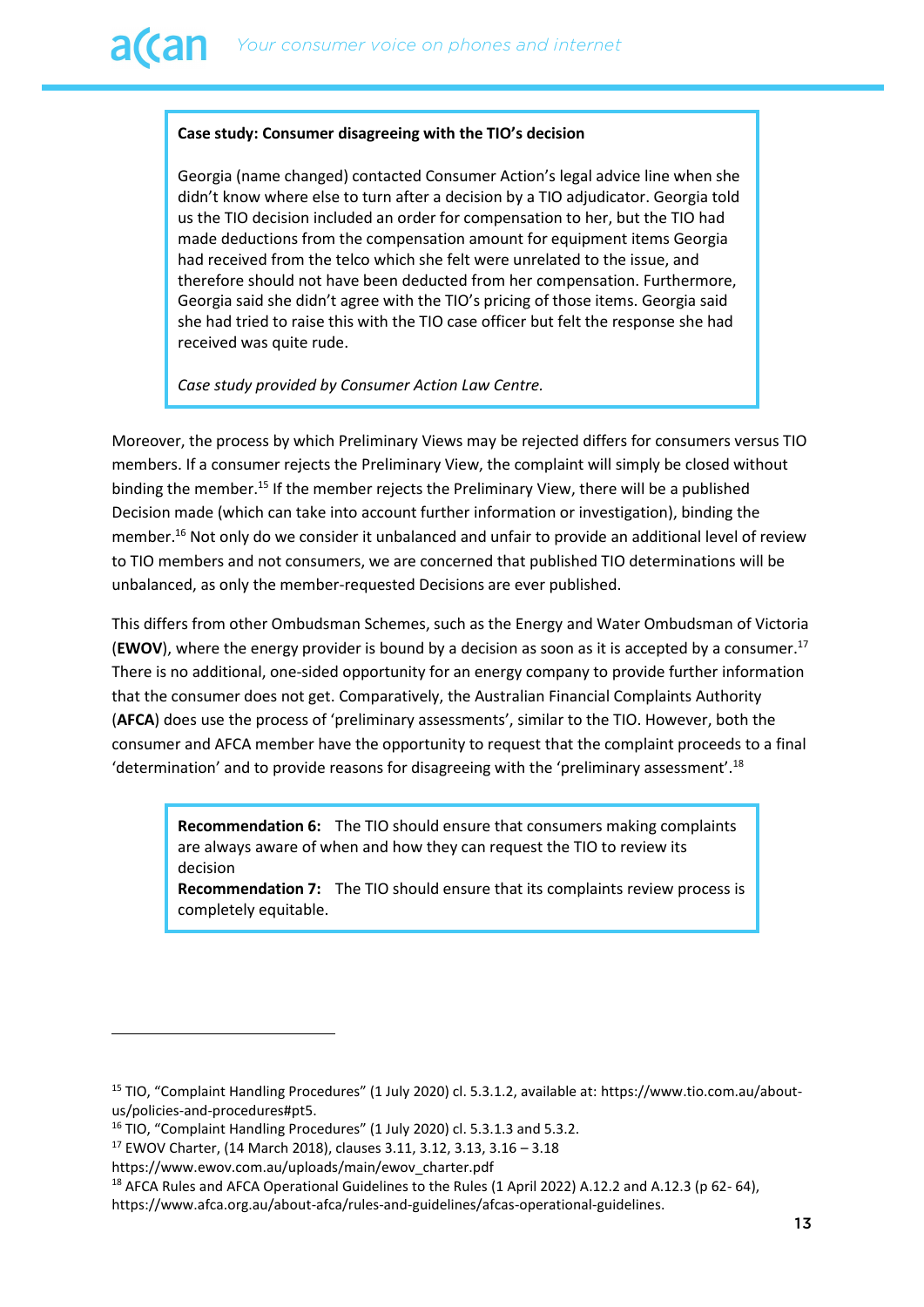## **Specialist support for complex issues and vulnerability**

Some consumer advocates report that while TIO complaints intake staff generally provide a good level of service, at times they lack the specialist expertise to respond to a consumer's complex circumstances, and may handle a complaint in a way that is culturally or contextually inappropriate for the complainant.

For example, ACCAN is aware of a case where a TIO call centre worker strongly encouraged a consumer living in a rural area to visit their telco's nearest store to resolve an issue, despite the fact that this would have been difficult due to the consumer's availability and significant distance from the store. We are also aware that EDR schemes often favour conciliation as a method of dispute resolution, but this is rarely an appropriate dispute resolution method for consumers experiencing vulnerability due to power and information imbalances between the parties.

We feel it is appropriate for the TIO to employ specialist complaints intake staff that are well-versed in complex or vulnerable consumer circumstances, to which consumers could be referred if they indicate a need for additional or specialised support. An alternative suitable approach would be for the TIO to flag complaints where it is clear a consumer is in a vulnerable or complex personal circumstance, and for those complaints to be immediately referred to a case manager for resolution.

**Recommendation 8:** The TIO should introduce a specialised process to deal with consumers experiencing vulnerability or complex circumstances, flagged at the point of initial complaint intake.

# <span id="page-13-0"></span>Industry Benchmark 4: Accountability

### **Transparent and granular complaints data is key**

The TIO's existing reporting is highly valuable to consumer advocates and must be continued. However, we would welcome more detailed information in the TIO quarterly reports, with a particular focus on the number and types of complaints received by all TIO members, and their resolution rate. This would assist consumer advocates in identifying key industry issues in need of advocacy and reform. Furthermore, enhancing TIO public reporting practices through increased transparency and granularity would support industry behavioural change and assist community organisations advocating on behalf of consumers. Public reporting practices drive change in EDR schemes because individual service providers are faced with the threat of reputational damage and, consequently, a decline in sales to consumers if they do not adequately deal with complaints. Reporting by AFCA sets a useful precedent for EDR complaints reporting. AFCA identifies the number of complaints received by AFCA by each member, the level at which complaints were resolved, rate of resolution, and broad area of complaint.<sup>19</sup> This level of granularity drives greater accountability by firms performing poorly, while at the same time showing which firms promptly resolve complaints at an early stage of the process.

<sup>19</sup> AFCA, *Complaints by firm*, https://data.afca.org.au/complaints-by-firm/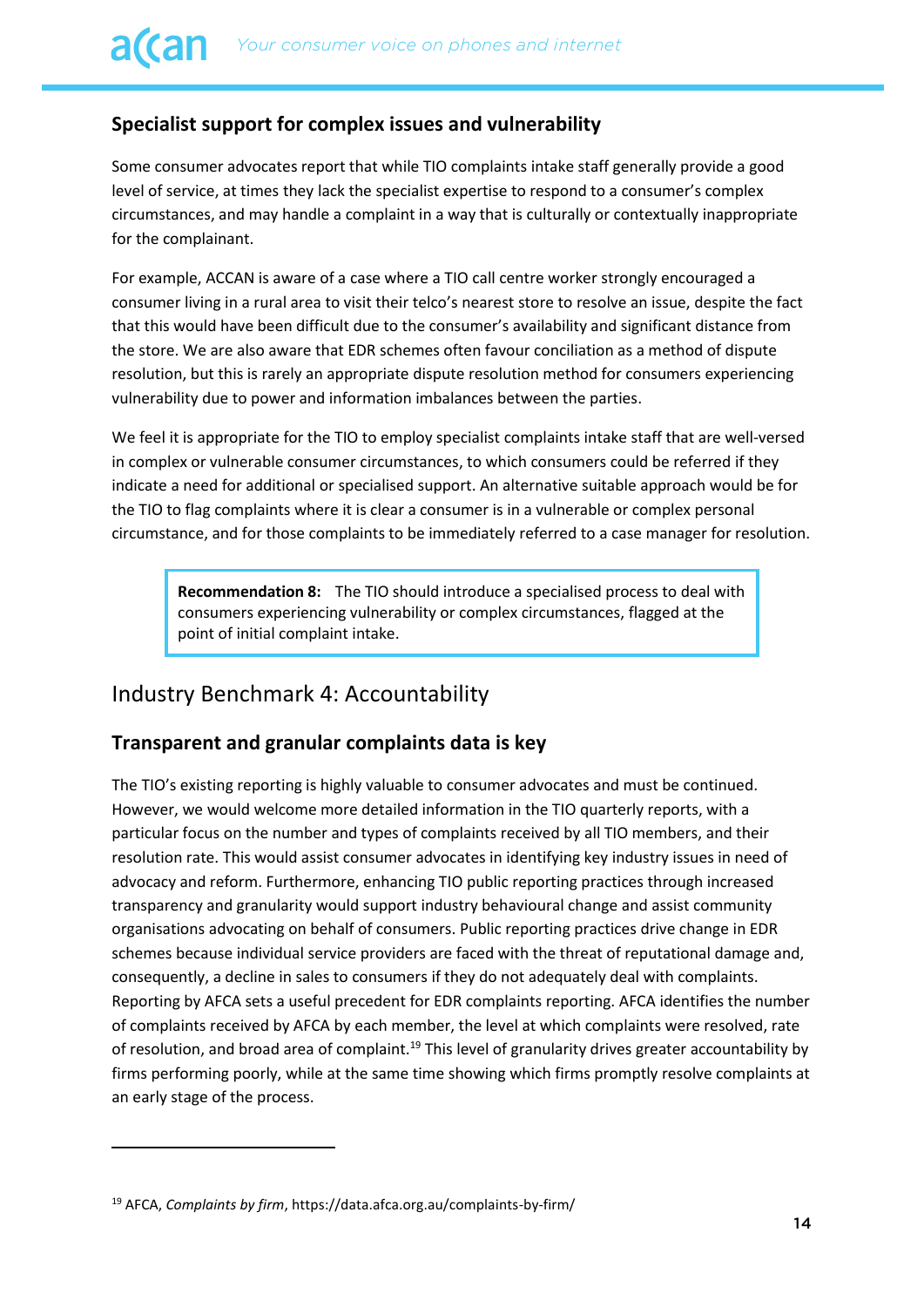Consumers living in regional, rural and remote areas are more likely to experience connectivity issues, and do not have the luxury of easily visiting their telco in-store for assistance. Where possible, the TIO should capture and report data on the geographical location of the consumer complainant (e.g. postcode or region) and the service technology type where applicable. This would provide more transparency around the unique communications challenges experienced by consumers living in regional, rural, and remote areas. It would also assist the advocacy or community organisations that support these consumers.

**Recommendation 9:** The TIO should expand its public reporting to provide greater detail about the technology types, geographical location, and TIO members involved in TIO complaints.

When a consumer raises a matter with the TIO that it does not have jurisdiction to handle, the matter is logged by the TIO as an Enquiry.<sup>20</sup> Complaints that have not been raised with the TIO member before a consumer contacts the TIO will be treated as Enquiry Referrals, where the TIO sends the complaint to the TIO member, but allows members a longer time for resolution. The TIO tracks and reports on the number of Enquiries received  $-32,450$  in the 2021-22 financial year.<sup>21</sup> It would benefit consumers and their advocates greatly for the TIO to track and publicly report on the issues present in Enquiries, particularly where a complaint falls outside the TIO's jurisdiction. It is inevitable that some TIO Enquiries will not be relevant to the TIO's core function of providing dispute resolution services. However, to properly assess whether the TIO's jurisdiction and services are meeting the needs of communications consumers, it is important that there is public accountability and transparency over matters where the TIO did not provide dispute resolution services.

**Recommendation 10:** The TIO should capture and publicly report on the issues and reasons why it could not deal with a matter classified as an Enquiry.

# <span id="page-14-0"></span>Industry Benchmark 5: Efficiency

## **Complaints should be handled as quickly and efficiently as possible**

Access to timely external dispute resolution is fundamental to the provision of phone and internet services, which for most people are essential. This is because consumer complaints are often related to fundamental issues with a person's service; $22$  the longer dispute resolution takes, the longer a consumer may be left without a functioning service.

For more straightforward complaints, we consider 10 business days too long as the maximum timeframe for TIO members to resolve complaints at the referral stage. The TIO could separate

<sup>20</sup> TIO, *Complaint Handling Procedure*, https://www.tio.com.au/about-us/policies-and-procedures <sup>21</sup> TIO 2021, *TIO Annual Report 2020-21*, https://www.tio.com.au/sites/default/files/2021- 09/TIO\_AR\_Accessible\_LR.pdf

<sup>22</sup> TIO 2022, *TIO Quarterly Report*, https://www.tio.com.au/sites/default/files/2022- 02/TIO%202022%20Q2%20Report\_03.pdf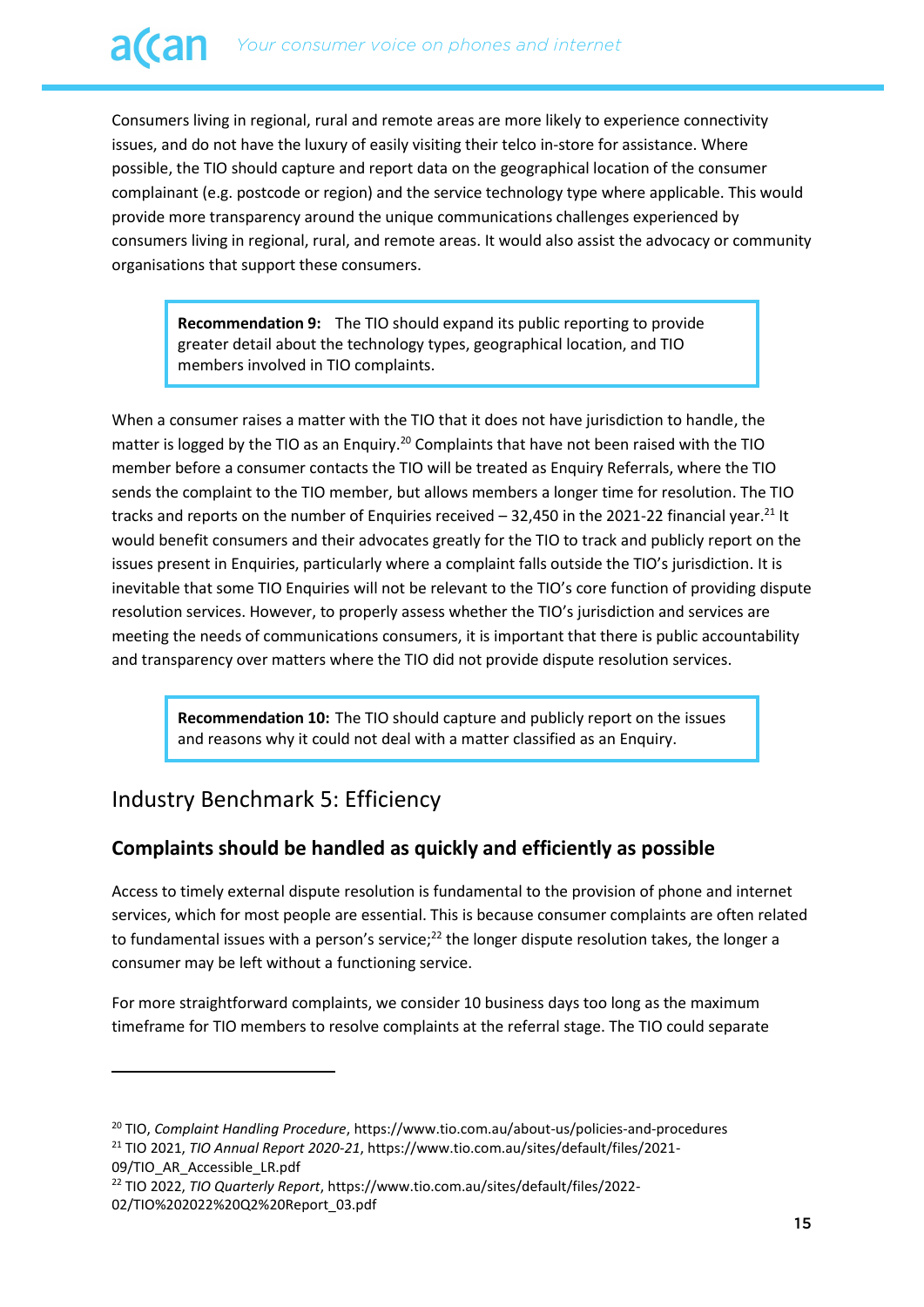'simple' complaints (for example, those related to inaccurate billing or account access problems) from other complaints, and require the former to be resolved at referral in 5 business days.

**Recommendation 11:** The TIO should differentiate simple complaints that could reasonably be resolved within 5 business days from referral, and amend the permitted response time accordingly.

## **The TIO should follow up on complaint referrals**

A key area for process improvement is at the completion of Stage 1, or referral stage, of the TIO's complaints process. Currently, when a consumer contacts the TIO with a complaint that it is able to handle, in most cases the complaint is referred back to the TIO member for resolution within 10 business days. If the consumer is unsatisfied with the member's response, the consumer must then contact the TIO again to indicate that the complaint has not yet been resolved. $^{23}$ 

The TIO should introduce a process by which it proactively follows up with consumers to assess whether the member and consumer have resolved the complaint. It is important to acknowledge that when a consumer raises an issue to the TIO, the issue has often persisted for weeks or even months. Case studies and anecdotal feedback indicate that consumers can 'slip through the gaps' and cease to pursue a complaint after it has been referred to a member, and not resolved.

We are concerned that this leads to a gap in the TIO's data between those who have actually been able to resolve their complaint, and those who simply do not or are not able to follow-up with the TIO again. The TIO states on its website that 'almost 90% of complaints are resolved within 10 business days'.<sup>24</sup> However, we know from speaking to consumers who are confused about whether their matter is still with the TIO, or who have never heard again from their provider, that this does not account for the percentage of people who make complaints to the TIO but do not proactively reengage with the TIO. This can be due to confusion, complaint fatigue, or disengagement for many other valid and understandable reasons.

In contrast, AFCA requires its members to provide it with a response to a complaint referred to them by AFCA. This then triggers a generic email from AFCA to the consumer, noting they understand the member has responded, and notifying the consumer they can contact AFCA if the complaint has not been resolved. If the member never contacts AFCA within the resolution timeframe, the matter is automatically progressed to AFCA Case Management.

In many cases, the people who will be most disadvantaged by a lack of follow up by the TIO will also be those experiencing significant vulnerability – people who are struggling with telecommunications or other stress-inducing debt, or people experiencing family violence, or homelessness, for example. The TIO should introduce a mechanism, either by phone call, email or SMS, to confirm with the consumer whether a complaint has been resolved at the completion of the referral period. If the complaint has not been resolved at this stage, the TIO should continue to handle the complaint.

<sup>23</sup> TIO, *Complaint Handling Procedures*, https://www.tio.com.au/about-us/policies-and-procedures

<sup>24</sup> TIO website, https://www.tio.com.au/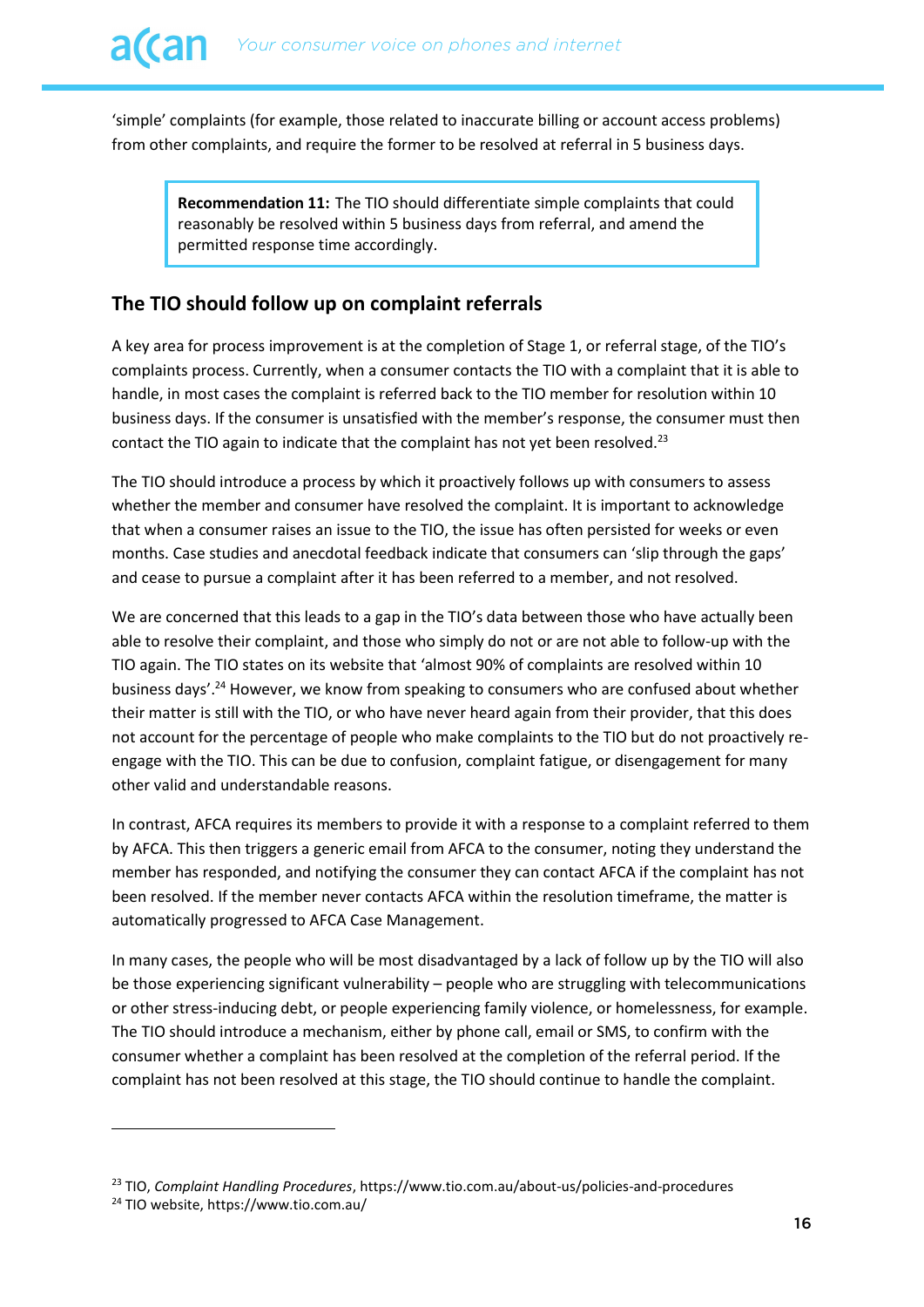#### **Case study: Consumer struggling to secure telco responses**

David (name changed) is in his thirties, and called the National Debt Helpline (**NDH**) in late 2019 about multiple debts totalling more than \$60,000. David told us he worked in catering and sometimes drove for a ride-share service, but he was struggling with an injured leg, which he thought may reduce his approximate \$1600/fortnight salary. David said he was experiencing mental ill-health, with the overwhelming nature of his debts adding to this.

David told us that in 2018, he purchased an iPad at an electronics retailer, which also signed him up to a telco service. He was already in a contract with a different major telco provider. After he received the new SIM card, the service was inconsistent; he couldn't get incoming calls or make outgoing calls - sometimes he had no signal.

David said he returned to the electronics retailer, and after they changed SIM cards a few times, still it was not working. After two or three weeks, he went to the telco's retail store. David said he was told the telco needed to investigate the SIM card. David said he left them to investigate the SIM card for two to three weeks; after that he continued to have issues. David informed the telco he wanted to cancel his contract. David said he was advised he would then be required to pay cancellation fees.

David said he went to the TIO, who said they would contact the telco, and if he did not get a response, he should call the TIO back again. David said he went back to the telco, but still nothing happened, so he cancelled the contract to return to his old provider. David said he then received an invoice for approximately \$500, and, at the time of his call to NDH, a letter stating legal action would be taken against him.

*Case study provided by Consumer Action Law Centre.*

We note that the TIO supported Recommendation 7 of the 2017 Independent Review of the TIO, which stated that 'the TIO should undertake a limited exercise of periodic telephone surveying of a randomly selected group of consumers whose complaint does not return to the TIO as a conciliated (Level 2) complaint – to check that they were satisfied that their complaint was reasonably and fairly dealt with by the provider and, if not, why they did not pursue their complaint through the TIO.'<sup>25</sup> The TIO undertook this survey, and some high-level findings were included in the TIO's 2019 submission to the *Consumer Safeguards Review Part A: Redress and Complaint Handling*. This submission reports that that survey found 91% of providers made contact with the consumer complainant after referral, and 81% of consumers had their issue resolved through this referral process.<sup>26</sup> The fact that 9% of consumers did not receive contact is a particularly concerning figure, and it is not clear whether their complaint progressed through the TIO. Furthermore, it is unclear

<sup>25</sup> Cameron Ralph Khoury 2017, *Telecommunications Industry Ombudsman Independent Review Report*, https://www.tio.com.au/sites/default/files/2019-05/2017\_0929-TIO-Report-Final\_0.pdf

<sup>26</sup> TIO 2018, *Submission to Consumer Safeguards Review Part A Redress and Complaint Handling*, https://www.tio.com.au/sites/default/files/2019-05/Consumer-Safeguards-Review-TIO-submission\_0.PDF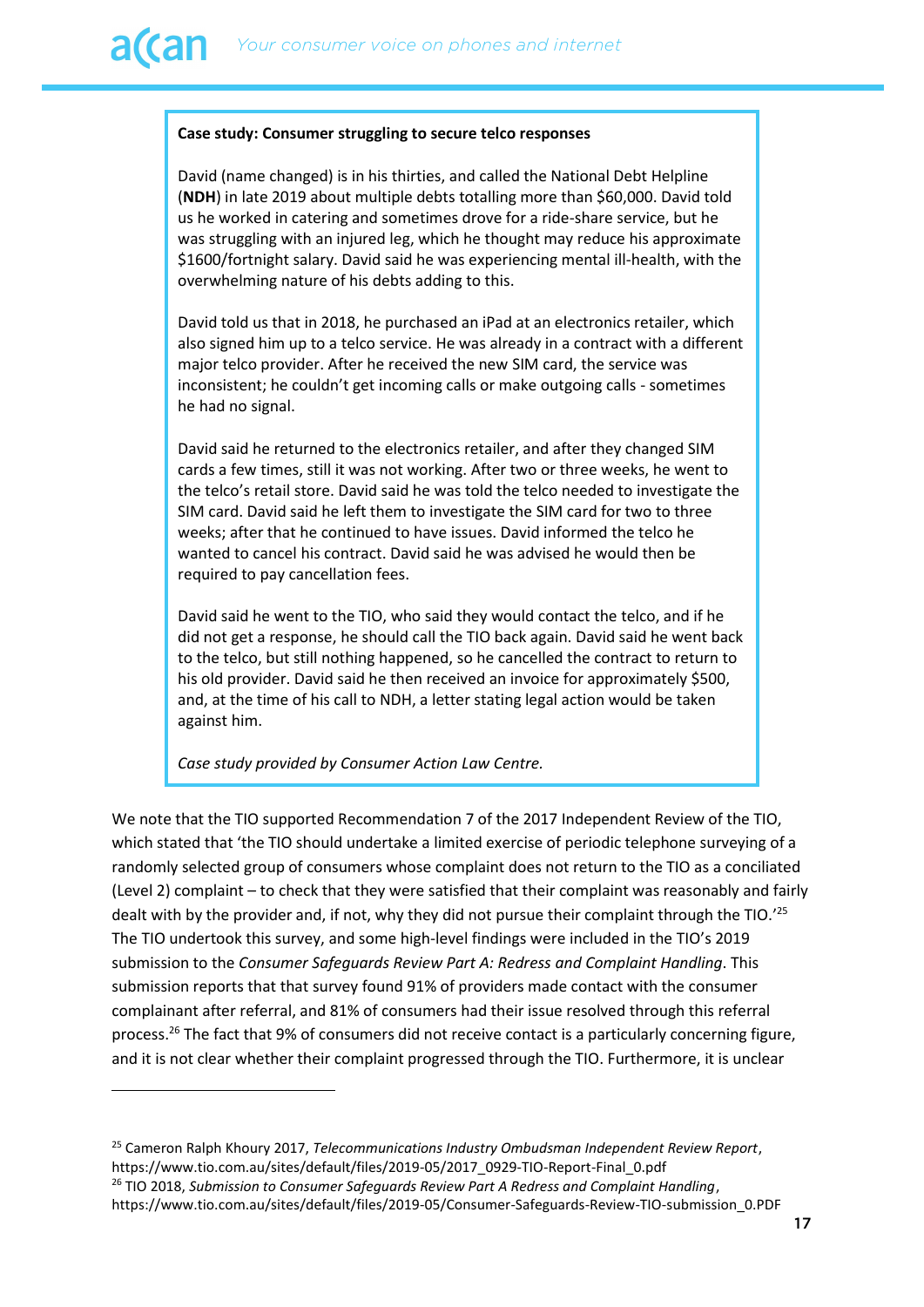when the TIO's survey took place, how many consumers participated in the survey, whether the sample was diverse or representative, or why complaints hadn't been resolved at the point of referral.

In addition, the survey found that 70% of consumers whose complaints were referred, but didn't return to the TIO, felt frustrated. In addition, 57% felt angry, 56% felt annoyed, 51% felt stressed, and 47% felt powerless dealing with their telco. This is a significant concern, and further demonstrates that the current TIO complaint referral process is leaving too many consumers behind.

**Recommendation 12:** Once a complaint has been referred to a TIO member, the TIO should follow up with the consumer to assess whether the complaint has been resolved, and should continue handling the complaint if it hasn't.

#### **Working alongside consumer advocates**

There have been significant improvements in how the TIO engages with consumer advocates and community organisations in recent years, for which the TIO should be commended.

However, the TIO's recognition of documents from advocates that establish their authority to deal on behalf of consumers continues to be an issue that negatively impacts peoples' access to justice. Despite multiple COVID-19 lockdowns since 2020, Consumer Action caseworkers have run into multiple hurdles in attempting to have the TIO recognise our community legal centre's authority to act for the client. This included requirements for details to be handwritten, despite state-mandated work from home orders that made this incredibly difficult. These burdens create stress for vulnerable clients and are incredibly inefficient and time consuming for consumer advocates. They essentially reduce the community sector's capacity to assist and provide services to consumers. Recognition of documents that establish a consumer advocates', particularly legal representatives', authority to act has been a problem in the telco sector for years. If the TIO is unable to accept legal representative documents because their industry members refuse to accept them (despite guidance from the ACCC and ASIC),<sup>27</sup> this not only affects the efficiency of the TIO but also undermines its independence, or perception of independence.

### **The TIO should be adequately resourced**

It is important that the TIO is adequately resourced to handle complaints in a timely and thorough manner. We commend the TIO's significant efforts to improve the efficiency of its processes and triaging, particularly through the COVID-19 pandemic. In an environment where TIO complaints have been steadily decreasing, the financial sustainability of the TIO should be a priority to ensure adequate resourcing and prevent delays to complaints handling. If the current funding model cannot sustain timely and thorough dispute resolution as complaints decline, the funding model should be reconsidered.

<sup>&</sup>lt;sup>27</sup> ACCC and ASIC Debt Collection Guidelines, (April 2021) ch 9 p 20. https://www.accc.gov.au/publications/debt-collection-guideline-for-collectors-creditors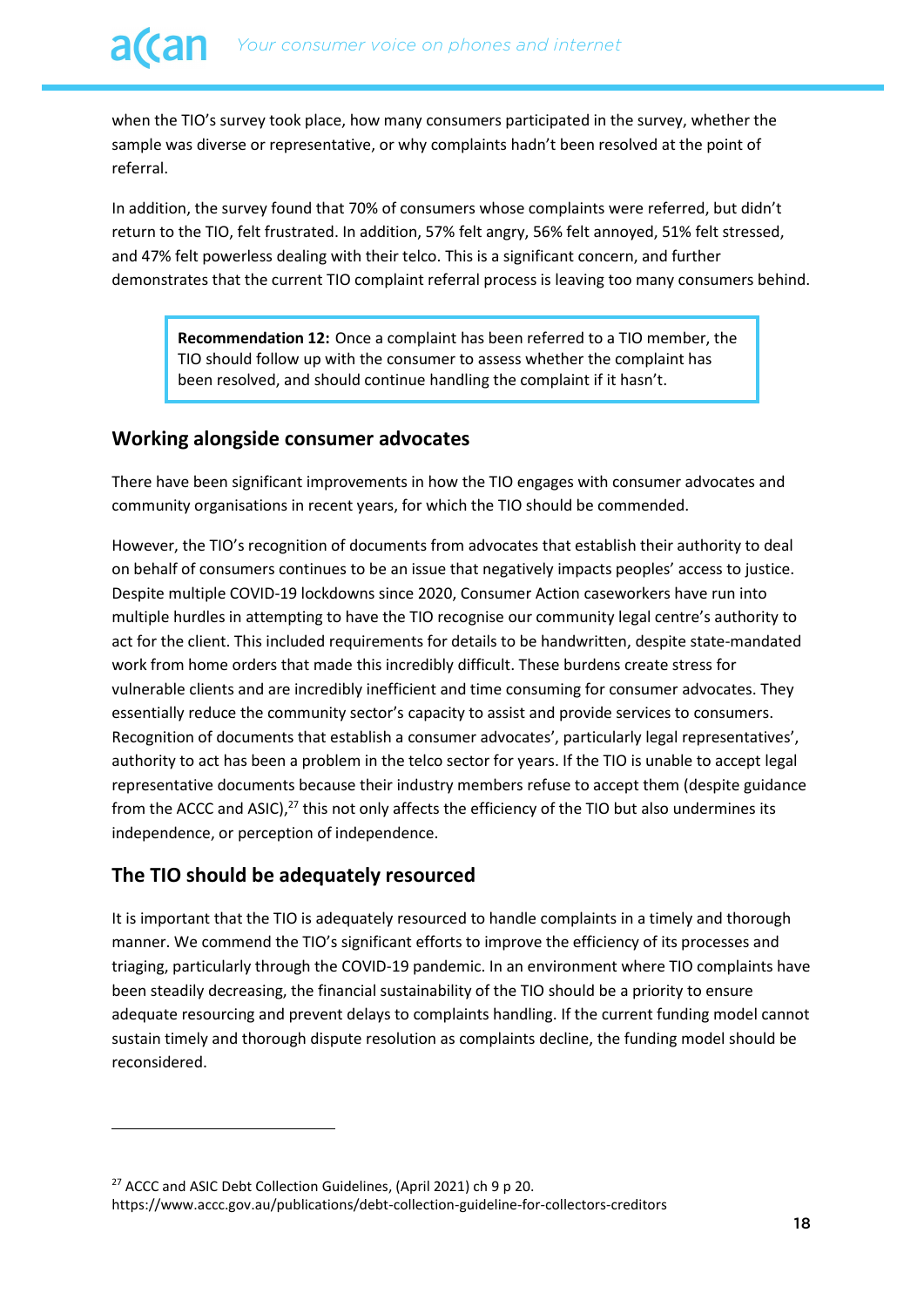A key component of effective Ombudsman scheme funding is a mix of both member-based and case-based funding. We recommend the TIO consult with AFCA and EWOV on its funding models and efficacy, noting AFCA is currently reviewing its funding with its industry members.<sup>28</sup>

We broadly support the following principles for the TIO's funding model:

- **The overall resourcing level is sustainable and sufficient to ensure timely, high quality decision-making**: adequate resourcing is critical to ensure predictable, quality, and consistent outcomes.
- **There is a user-pays element, with fees reflecting the frequency and length of complaints**: this reduces costs for telcos that do not cause complaints, and properly incentivises telcos to resolve disputes at the IDR stage.
- **The funding model should not disincentivise or prevent a proper investigation of the consumer's dispute or pressure consumers to close matters early**; and
- **Critically, the TIO must remain free to consumers**: Removing the cost barrier is one significant way in which the TIO provides access to justice for any consumer with a complaint against their telco. While telcos may raise concerns about the 'costs' of the TIO, we see the other side—the needless costs that arise from telcos failing to do the right thing in the first place, failing to respond appropriately in IDR, and even failing to respond to provide basic documents (such as the contract) within the legally prescribed timeframes.

# <span id="page-18-0"></span>Industry Benchmark 6: Effectiveness

## **Small business complaints**

We are pleased that the TIO has recently focused on the unique communications problems that small businesses experience, and has invested in addressing and reporting on those complaints.<sup>29</sup>

The TIO is permitted to deal with complaints from small businesses, and advises 'that generally, a small business or not-for-profit consumer has up to \$3,000,000 annual turnover and no more than 20 full-time employees'.<sup>30</sup> The TIO Board decided not to change its definition of small business when modernising the TIO's Terms of Reference (**ToR**) in 2020. <sup>31</sup> The TIO's current definition of small business has proved restrictive and undermines the effectiveness of the scheme, because it limits access to EDR for many businesses that would legally be considered small under the Australian Consumer Law. <sup>32</sup> ACCAN is regularly contacted for assistance by small businesses with low profit

https://www.tio.com.au/sites/default/files/2020-

<sup>&</sup>lt;sup>28</sup> "AFCA consults on proposed funding model" (10 March 2022) available at:

https://www.afca.org.au/news/media-releases/afca-consults-on-proposed-funding-model.

<sup>29</sup> TIO 2020, *Addressing the causes of small business complaints*,

<sup>06/</sup>TIO%20Addressing%20the%20causes%20of%20small%20business%20complaints%20-

<sup>%20</sup>Systemic%20Investigation%20Report%20June%202020\_4.pdf

<sup>30</sup> TIO, *Who we can help*, https://www.tio.com.au/complaints/who-we-can-help

<sup>31</sup> TIO, *2020 Terms of Reference Modernisation*, https://www.tio.com.au/news/2020-terms-referencemodernisation

<sup>32</sup> Joint consumer submission 2020, *Consultation – Modernising the TIO Terms of Reference*,

https://financialrights.org.au/wp-content/uploads/2020/09/Submission-to-the-TIO-Terms-of-Reference-Review.pdf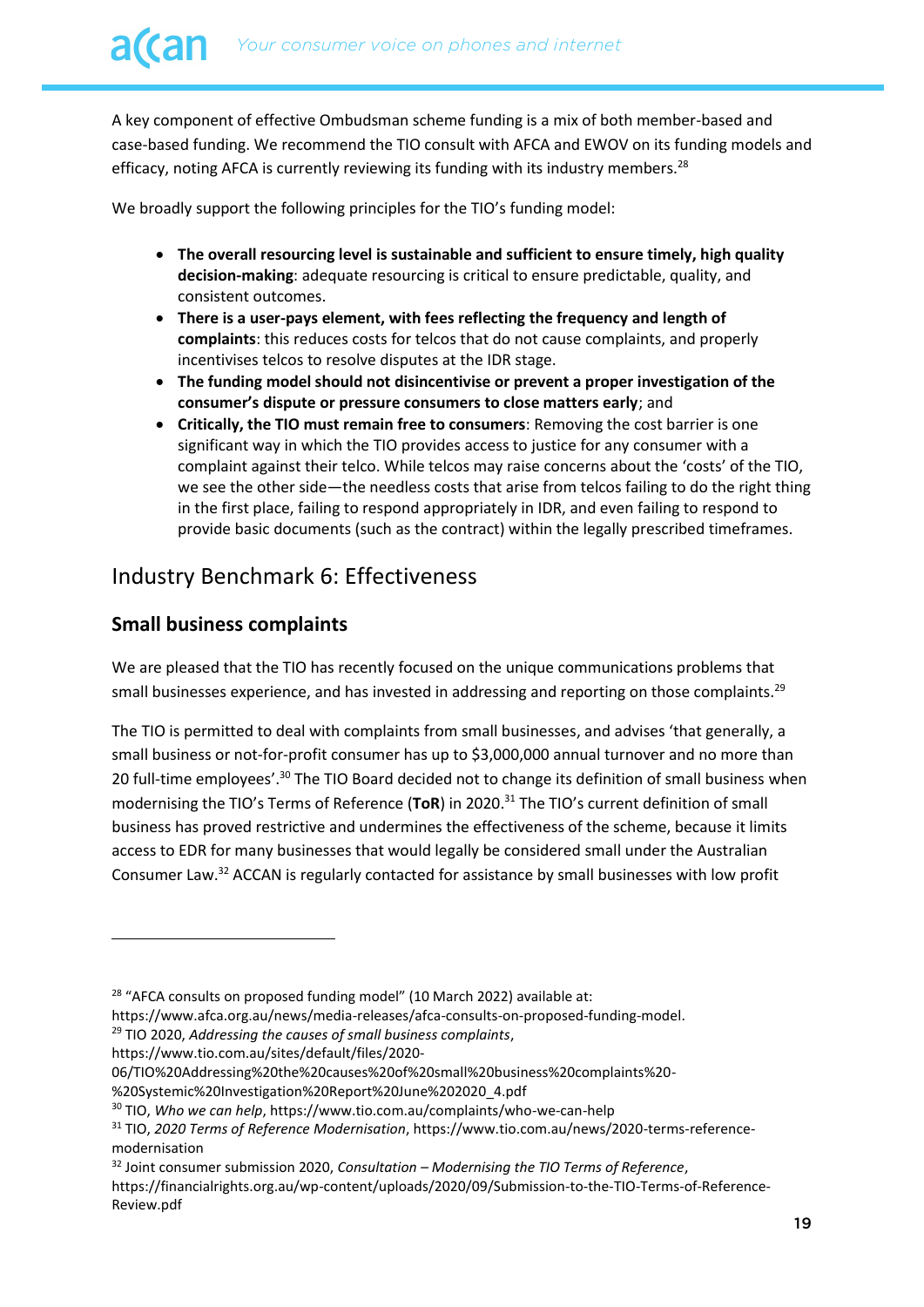margins that exceed the TIO's threshold, for whom pursuing dispute resolution through the courts is not financially possible.

#### **Case study: Small business faces significant delays**

Salim's (name changed) small business operates two pharmacies. His telco sold him a PABX phone system to service both pharmacies, and promised it would be able to do things like transfer calls between sites. However, Salim's phone system hasn't been working as promised for 18 months, and his telco wasn't offering a proper solution. Salim made contact with the TIO who treated his issue as a referral, and sent the complaint back to the telco for resolution.

Over the next 2 months, Salim was in contact with both the TIO and his telco to try and come to an agreed solution. The TIO then sent Salim a form to fill out before proceeding to the next stage of dispute resolution. The form asked for an annual turnover estimation, which was a little over \$5 million for Salim. He didn't hear back from the TIO after he submitted the form. When he called to follow up, the TIO informed him that they couldn't help him anymore, because his annual revenue was over their threshold of \$3 million. Salim's pharmacies run off a small profit margin due to the wholesale cost of medicine. Salim spent another month disputing the issue with his telco on his own before finally coming to an agreed resolution.

It is important that the TIO always checks whether a small business seeking to make a complaint is eligible to do so at the outset. We understand that often the TIO does this, however as this case study demonstrates, we are aware of cases where a business consumer has not understood why the TIO could not handle its complaint, or only found out it was ineligible to make a complaint after the complaint was accepted by the TIO.

**Recommendation 13:** The TIO should reconsider the suitability of its definition of small business, and ensure that it triages small business complaints effectively.

#### **Device and equipment complaints**

We have engaged extensively with the TIO on the matter of its jurisdiction to handle device and equipment complaints. As it stands under the modernised ToR, the TIO can handle complaints involving a problem with telecommunications equipment supplied by a member, or with a member's network infrastructure, that affects the consumer's access to a telecommunications service supplied or offered by a member.<sup>33</sup> Our position is that the TIO should consider all complaints regarding devices or equipment sold by a TIO member, regardless of whether the device or equipment is linked to a service, or the nature of the consumer complaint. It is not in consumers' interest that there are only certain device or equipment matters that the TIO can consider, due to the risk of

<sup>&</sup>lt;sup>33</sup> TIO Terms of Reference, https://www.tio.com.au/sites/default/files/2021-08/TIO%202021%20Modernised%20Terms%20of%20Reference%20FINAL.pdf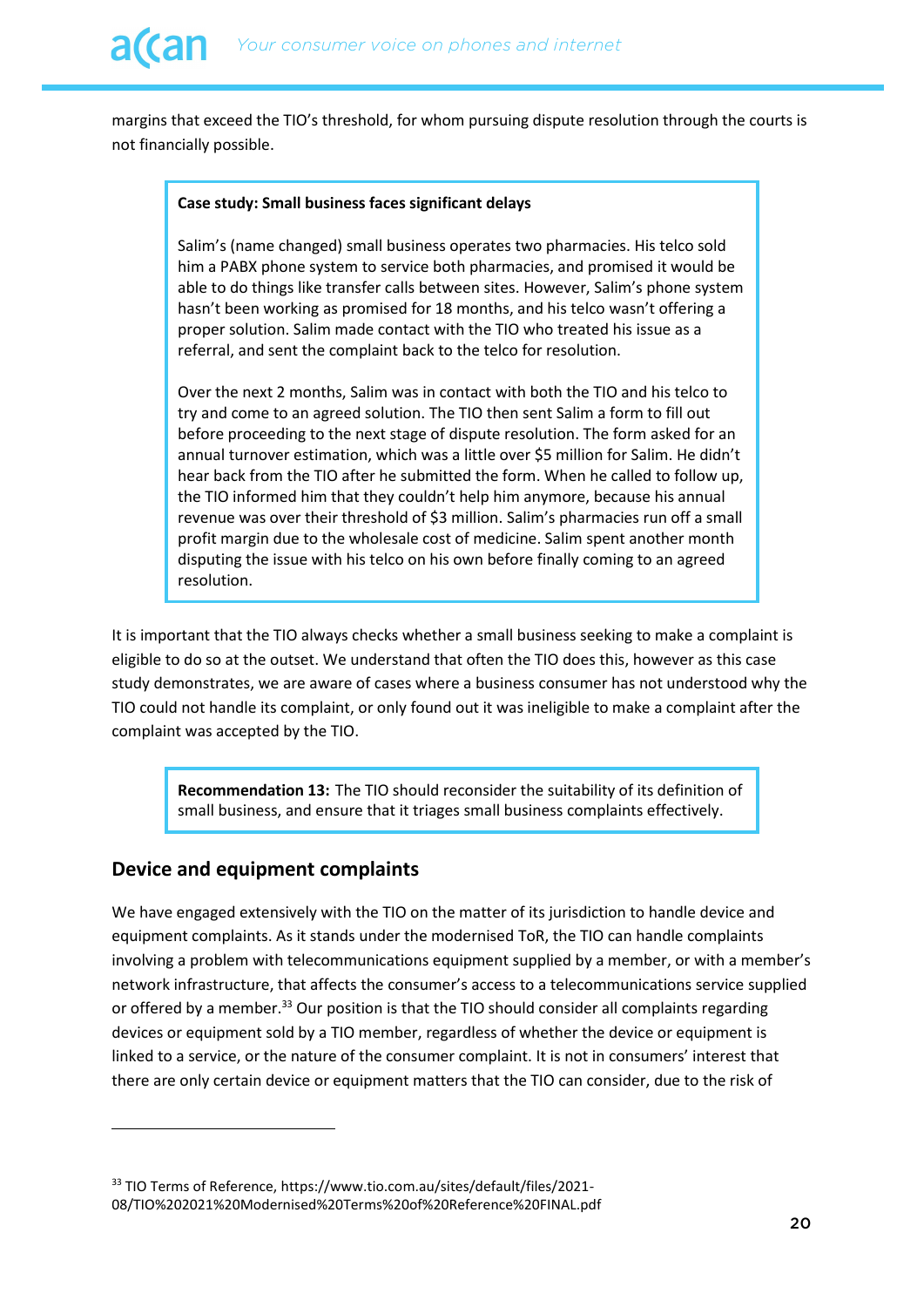creating consumer confusion, further inconvenience, and delays in resolving disputes. Again, we urge the TIO to consider extending its jurisdiction to handle all complaints about device and equipment sold by its members.

**Recommendation 14:** The TIO should reconsider how it handles device and equipment complaints to ensure the scheme is addressing complaints effectively.

# **Lack of jurisdiction to consider a complaint where a legal proceeding has been initiated**

We suggest that, as a matter of effectiveness and appropriate scheme coverage, the TIO should seek to expand its jurisdiction to consider complaints in circumstances where a legal proceeding has been initiated. Such a position would align the TIO with the jurisdiction of AFCA and EWOV in relation to such matters.

It is too often the case that consumers experiencing vulnerability are not able to seek help until a 'crisis point' is reached. Sometimes people experiencing disadvantage or vulnerability only present to a community legal centre or financial counsellor after been served a Magistrates' Court Complaint in relation to an alleged debt, including telco debt.

Proceedings are usually initiated by a debt buyer or by a debt collector acting as the TIO member's agent. Sometimes consumers, when talking to their lawyer or financial counsellor, indicate they weren't aware any alleged debt was owed. They might describe circumstances of the alleged debt that indicate that it is likely the TIO member has not complied with its regulatory obligations, or has not followed good industry practice.

By way of example, in Victoria, once served with a Complaint, a consumer has only 21 days in which they can file a Defence to avoid summary judgment being entered against them. However, even where legal assistance is sought and available within time, and a lawyer assesses the consumer may have defences open to them, actually filing a Defence is a high-risk path, as having the matter proceed to a contested hearing attracts significant costs risks (in the range of thousands of dollars) in the event the consumer is ultimately unsuccessful in defending the claim.

The TIO's ToR currently preclude a consumer in such circumstances from bringing a TIO complaint about liability for the debt (in circumstances where a proceeding has been initiated by a judgment order not yet made), or financial hardship in relation to making payments towards the debt: this is a position we consider unfair.

EDR forums such as TIO are far more accessible to consumers than the court system. Processes are less formal, and the TIO (like other EDR schemes) is able to consider what is fair and reasonable in all the circumstances and good practice. Moreover, EDR schemes avoid the significant cost risks described above, which create an imbalance of power between consumers and large member and debt buyer companies.

The TIO's refusal to handle a complaint where a party has commenced proceedings in a court or tribunal results in consumers being unable to access this scheme in circumstances as described above, even where there is significant material to suggest that a member has not acted fairly or in line with good industry practice.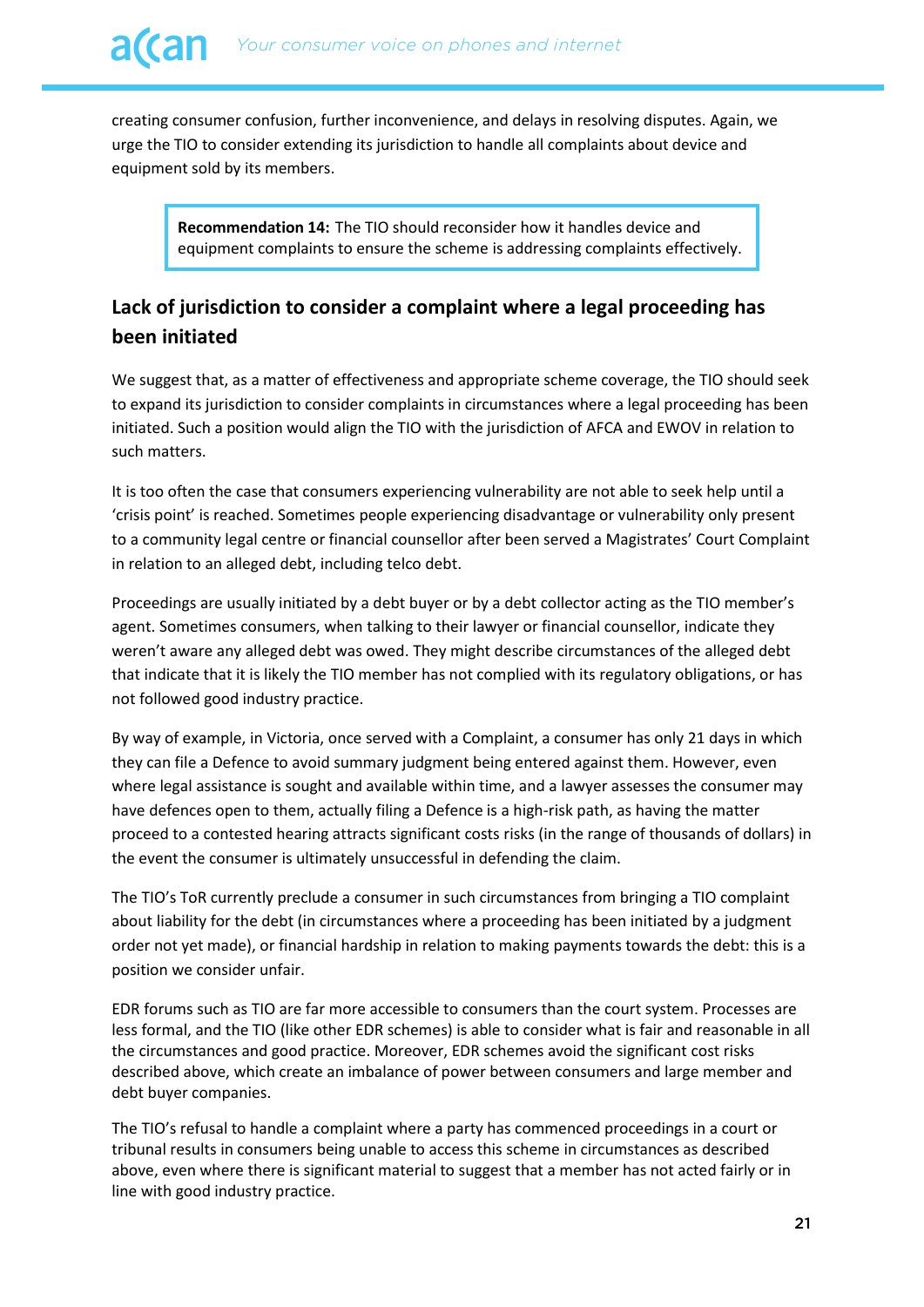In our view, this significantly limits access to justice for consumers, and could result in devastating outcomes for consumers who are denied fair and accessible EDR to challenge alleged debts.

We recommend that the TIO adopt the below approach taken by AFCA in relation to initiated proceedings.

#### **AFCA rule A.7.1:**

While AFCA is considering a complaint, the Financial Firm is subject to the following restrictions:

- a) The Financial Firm must not begin legal proceedings against the Complainant, anyone else joined as a party to the complaint or Other Affected Party about any aspect of the subject matter of the complaint; **and**
- b) The Financial Firm must not seek judgment **or take other action to pursue debt recovery legal proceedings that the Financial Firm began before the Complainant submitted the complaint to AFCA**, other than to the minimum extent necessary to preserve the Financial Firm's legal rights.<sup>34</sup>

We are also concerned that the exclusion of jurisdiction set out in 2.8 and 2.44(c) of the TIO's current ToR may significantly disadvantage consumers who are attempting to settle a family law property matter, or have already settled such a matter. In family contexts, it is not uncommon for one party to have liability for debts for which they received no benefit, including telco debts. This is particularly the case where family violence and economic abuse are involved. Such instances often also raise questions about the appropriateness of initial contracting by the telecommunications provider, and indicate possible liability claims against the TIO member by the alleged debtor.

A family law property order effectively deals with all assets and liabilities to a relationship. As such, any debt alleged prior to the settlement is effectively 'dealt' with by that legal proceeding. At the same time, it would generally be inappropriate to delay family law property settlements until a telecommunications dispute is resolved through the TIO.

We suggest that the TIO clarify that, where a TIO member is not involved in the property proceeding, the TIO is not excluded from considering a dispute with a provider about a telecommunications debt that existed prior to the property proceeding's initiation.

# <span id="page-21-0"></span>Additional issues

### **Revised Terms of Reference**

In addition to our feedback on the TIO's revised ToR provided above, we strongly support the TIO's ability to award compensation for non-financial loss that is not related to privacy issues.<sup>35</sup> While this is a welcome improvement, we consider that the TIO's approach to awarding non-financial loss

,A.,subject%20matter%20of%20the%20complaint.

<sup>34</sup> AFCA, *Complaint Resolution Scheme Rules*,

https://www.afca.org.au/media/1111/download#:~:text=complaint-

<sup>35</sup> TIO Terms of Reference, https://www.tio.com.au/sites/default/files/2021-

<sup>08/</sup>TIO%202021%20Modernised%20Terms%20of%20Reference%20FINAL.pdf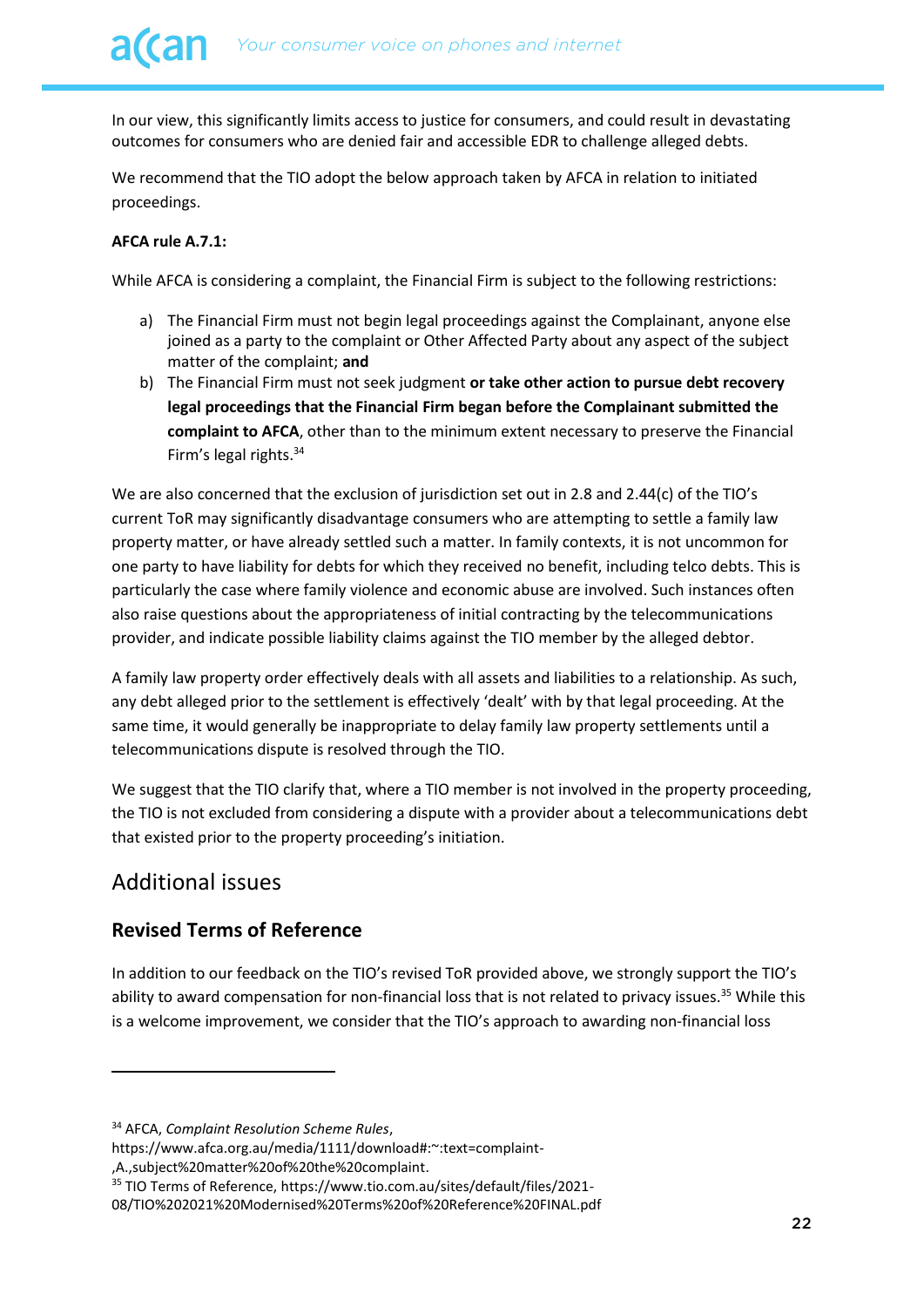should resemble that of AFCA, at a minimum.<sup>36</sup> This would involve a maximum compensation amount of \$5,400 per claim – which is still significantly lower than the \$100,000 maximum compensation the TIO can award for privacy complaints. Furthermore, non-financial loss complaints should not be specifically capped, as they would already fall within the overall cap on compensation. It is important that the TIO's compensation amounts both for financial and non-financial loss are periodically reviewed.

**Recommendation 15:** The TIO should review its approach to awarding compensation for non-financial loss, ensuring consistency with other major EDR schemes.

#### **Systemic investigations**

A focus on systemic issues should be at the core of any ombudsman scheme, and is a critical aspect of the TIO meeting Industry Benchmark 4: Accountability.<sup>37</sup> The TIO's systemic issues function can provide solutions for individual disputes, and can also help solve bigger problems at their source via contributing to improvements in industry practice over time. The TIO's engagement on policy issues, by making policy submissions and participating in consultations for example, makes an important contribution to the development of communications policy. The TIO should be appropriately resourced to continue this important engagement.

We consider the role of EDR schemes to be threefold, expressed in the diagram below.<sup>38</sup>



<sup>36</sup> AFCA, *The AFCA approach to non-financial loss claims*,

https://www.afca.org.au/media/335/download#:~:text=AFCA%20will%20only%20award%20compensation,enj oyment%20or%20peace%20of%20mind.&text=compensate%20non%2Dfinancial%20loss%20in%20superannu ation%20complaints.

<sup>37</sup> Treasury, *Benchmarks for Industry-based Customer Dispute Resolution*,

https://treasury.gov.au/sites/default/files/2019-03/benchmarks\_ind\_cust\_dispute\_reso.pdf

<sup>38</sup> Lucerna Partners 2015, *Review of Ombudsman Services: A report for Ofgem*,

https://www.ofgem.gov.uk/sites/default/files/docs/2015/09/review\_of\_ombudsman\_services\_energy\_2.pdf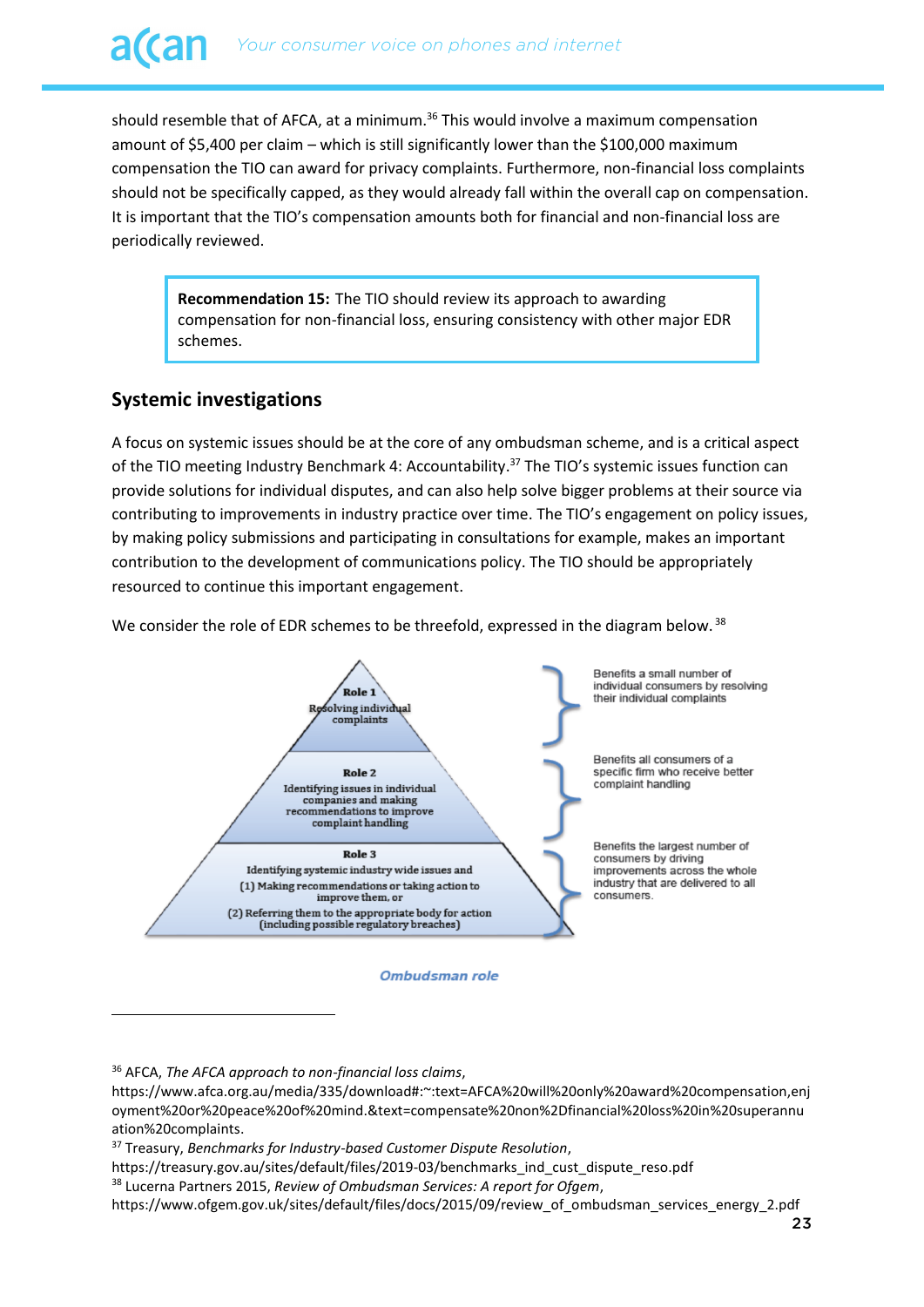It is essential that the TIO continues its work investigating and escalating systemic issues facing phone and internet consumers, and importantly, publishing these reports. Similarly to its quarterly complaints reports, the TIO's systemic issues reports inform consumer advocates' work and provide a factual and quantitative evidence base for advocacy. It also supports transparency and TIO member accountability. Some consumer advocates feel that, when raising individual consumer complaints to the TIO, it can be difficult to convince the TIO that an individual consumer complaint is potentially a systemic issue.<sup>39</sup> This was highlighted as a concern by advocates responding to telcos mis-selling to First Nations customers in remote areas. The TIO should continue its focus on identifying and reporting on systemic issues. In order to do this effectively, it should ensure it has mechanisms in place to analyse complaints data for emerging trends, as it already does, and it should always consider feedback from advocates indicating a consumer issue may be systemic. The TIO has established a dedicated phoneline for consumer advocates to use when dealing with TIO complaints, which is a welcome improvement.

**Recommendation 16:** The TIO should continue to refine its processes identifying and reporting on systemic issues facing phone and internet consumers. **Recommendation 17:** That the TIO continues to engage in communications policy work and is adequately resourced to do so.

#### **Government and regulator engagement**

Point 6.4 in the *Key Practices for Industry-based Customer Dispute Resolution* guidance stipulates that schemes should have mechanisms for referring systemic industry problems to an appropriate regulator for action if required.<sup>40</sup> As the TIO is at the forefront of consumers' issues with their telcos, the TIO is in a privileged position to be able to identify and refer member non-compliance early. It is essential that the TIO does this whenever a possible rule breach is uncovered, especially where this may have caused any level of consumer harm. If the TIO takes a soft-handed approach to telco noncompliance, for example, by only suggesting improvements to a telco's processes to prevent future breaches rather than also informing the regulator, it denies justice to any consumer already affected by that non-compliance. It is the regulator that must decide whether a consumer rule breach is worth enforcing, not the TIO.

**Recommendation 18:** The TIO should refer suspected member non-compliance to the relevant regulator.

#### **Governance and authorising environment**

It is essential that the TIO continues to evolve in line with changes to the communications landscape, which involves constant assessment of the TIO's functions and jurisdiction. In its fourth interim

<sup>40</sup> Treasury, *Key Practices for Industry-based Customer Dispute Resolution*,

<sup>39</sup> Cartwright, C and McAuliffe, C 2020, *Telecommunications Debt in Rural and Remote Indigenous Central Australian Communities*, https://accan.org.au/MoneyMob%20Telco%20Report.pdf

https://treasury.gov.au/sites/default/files/2019-03/key\_pract\_ind\_cust\_dispute\_resol.pdf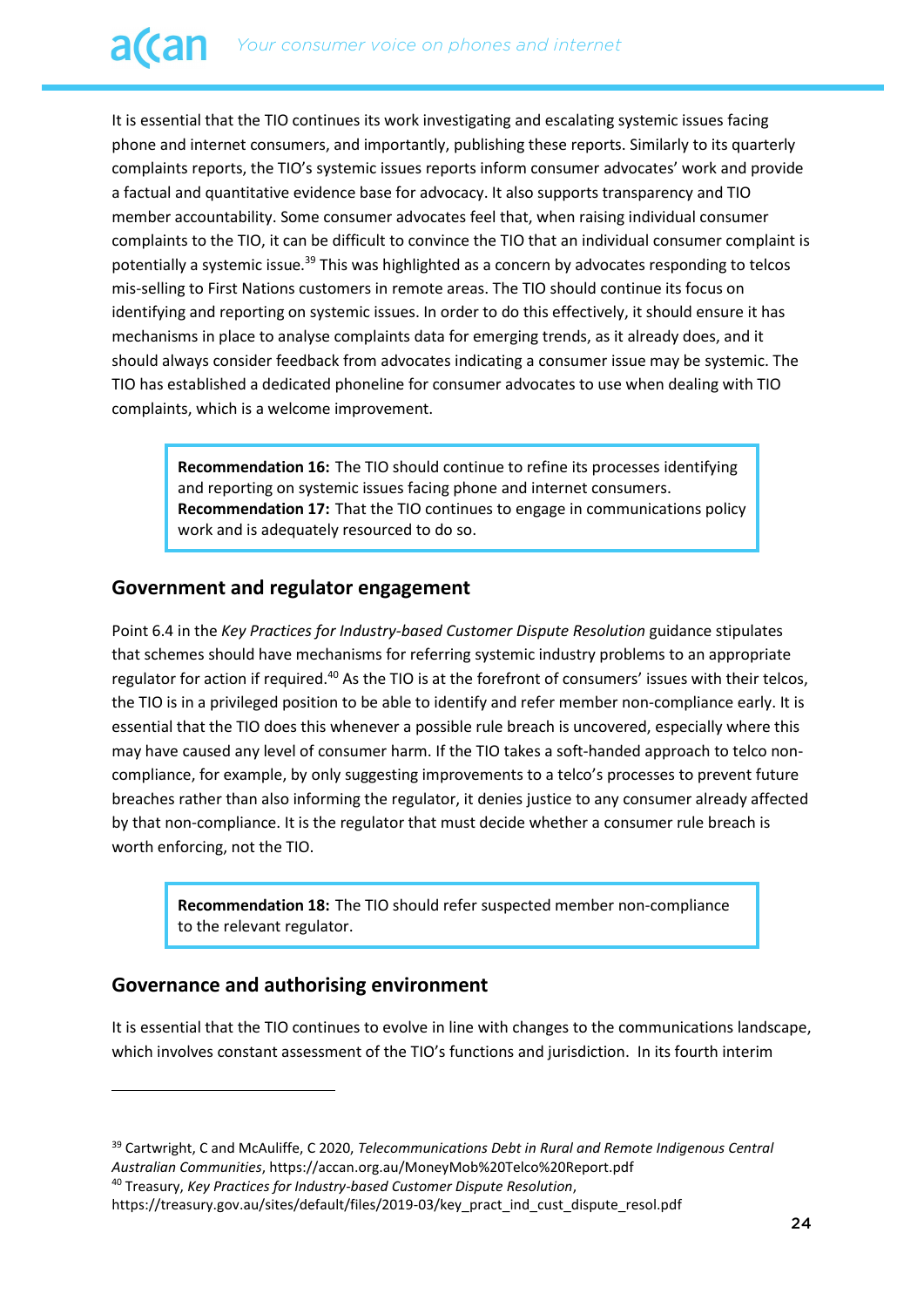Digital Platform Service Inquiry report, the Australian Competition and Consumer Commission (ACCC) has reiterated its support for the establishment of an ombudsman scheme to handle consumer complaints related to digital platforms and online marketplaces.<sup>41</sup> <sup>42</sup> We consider the TIO a suitable and well-equipped scheme that could handle digital platforms complaints with the right resourcing and authorisation.

We have concerns about how the convergence of the telecommunications and energy sectors will impact EDR. A number of retailers, including Telstra, AGL and Origin, are expanding into joint communications and energy service provision. Under this model, a consumer can bundle their energy service with a home broadband service under the same account. It is unclear how the telecommunications regulatory framework will apply to converged services, and what this will mean for effective and timely complaints handling. The TIO should consider its role in dealing with converged energy and telco services, and ensure it has strong relationships with and referral mechanisms to state-based energy EDR schemes.

In 2019, ACCAN made a submission on possible amendments to the TIO Constitution which would improve the balance of Directors with consumer and industry experience.<sup>43</sup> Greater balance could be achieved on the TIO board through a 'pure stakeholder' mode of governance. Under this model, there would be four directors with consumer experience, four directors with industry experience, and one independent chair. This would align the board model with other EDR schemes, including AFCA whose governance model has been endorsed by the Federal Government. <sup>44</sup>Currently there are three directors with consumer experience, three with industry experience, two independent directors and an independent Chair.

#### **Member and stakeholder engagement and outreach activities**

We acknowledge that the COVID-19 pandemic has impacted the TIO's ability to do face-to-face outreach, and that the TIO has continued to pursue outreach opportunities in this environment. Feedback from community groups indicates that the TIO should introduce a bold, targeted advertising and interstate outreach agenda, with a focus on consumers in regional and remote areas, First Nations consumers, and consumers experiencing vulnerability. Suggestions for improving consumer awareness of the TIO are listed under our response to Industry Benchmark 1: Accessibility.

In 2019, the TIO established a TIO Consumer Panel to provide it with feedback and advice on a range of issues. Feedback from some members of the Panel indicate that this has been a meaningful

%20Full%20interim%20report%20-%2031%20March%202022.pdf

<sup>41</sup> ACCC 2022, *Digital Platform Services Inquiry Interim Report No. 4 – General online retail marketplaces*, https://www.accc.gov.au/system/files/DPB%20-%20DPSI%20-%20March%202022%20-

<sup>42</sup> ACCC 2019, *Digital Platforms Inquiry Final Report*,

https://www.accc.gov.au/system/files/Digital%20Platforms%20Inquiry%20-%20Final%20report%20- %20part%201.pdf

<sup>43</sup> ACCAN 2019, *Response to TIO Options Paper: Possible Amendments to Constitution*,

https://accan.org.au/files/Submissions/TIO%20Constitution%20Changes\_Submission.pdf

<sup>44</sup> Treasury Laws Amendment (Putting Consumers First—Establishment of the Australian Financial Complaints Authority) Act 2018 (Cth), section 1051(3)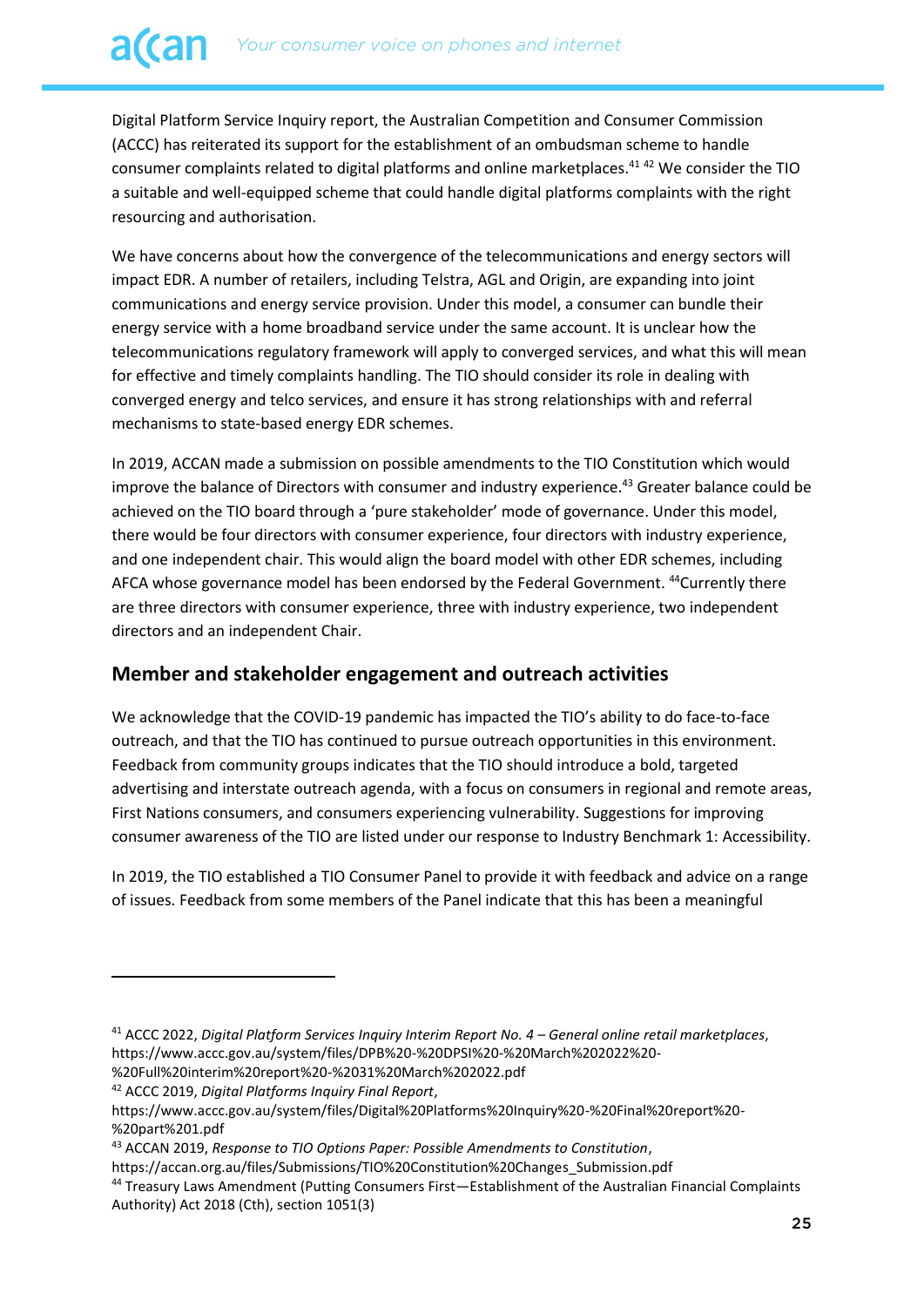method of engaging with the community. One member stated that the TIO Consumer Panel embodied a 'culture of inclusiveness', and we encourage this to continue.

In its Good Practice Principles for industry codes and EDR schemes, the Consumers' Federation of Australia (**CFA**) indicates that consultation processes should not be rushed, and 6 weeks is generally a reasonable minimum period to respond to a call for submissions.<sup>45</sup> For larger consultations, the TIO typically allows ample time for responses. However, when seeking feedback on targeted issues, occasionally the TIO seeks responses with a very tight turnaround. Community organisations and consumer advocates generally work in resource-stretched environments, and therefore ample notice and feedback windows are always important to ensure engagement is effective and fair.

**Recommendation 19:** The TIO should continue pursuing meaningful stakeholder engagement to ensure better strategic outcomes for phone and internet consumers.

<sup>45</sup> Consumers' Federation of Australia 2018, *Good Practice Principles*, http://consumersfederation.org.au/wpcontent/uploads/2018/05/Guidelines-Codes-EDR-Schemes.pdf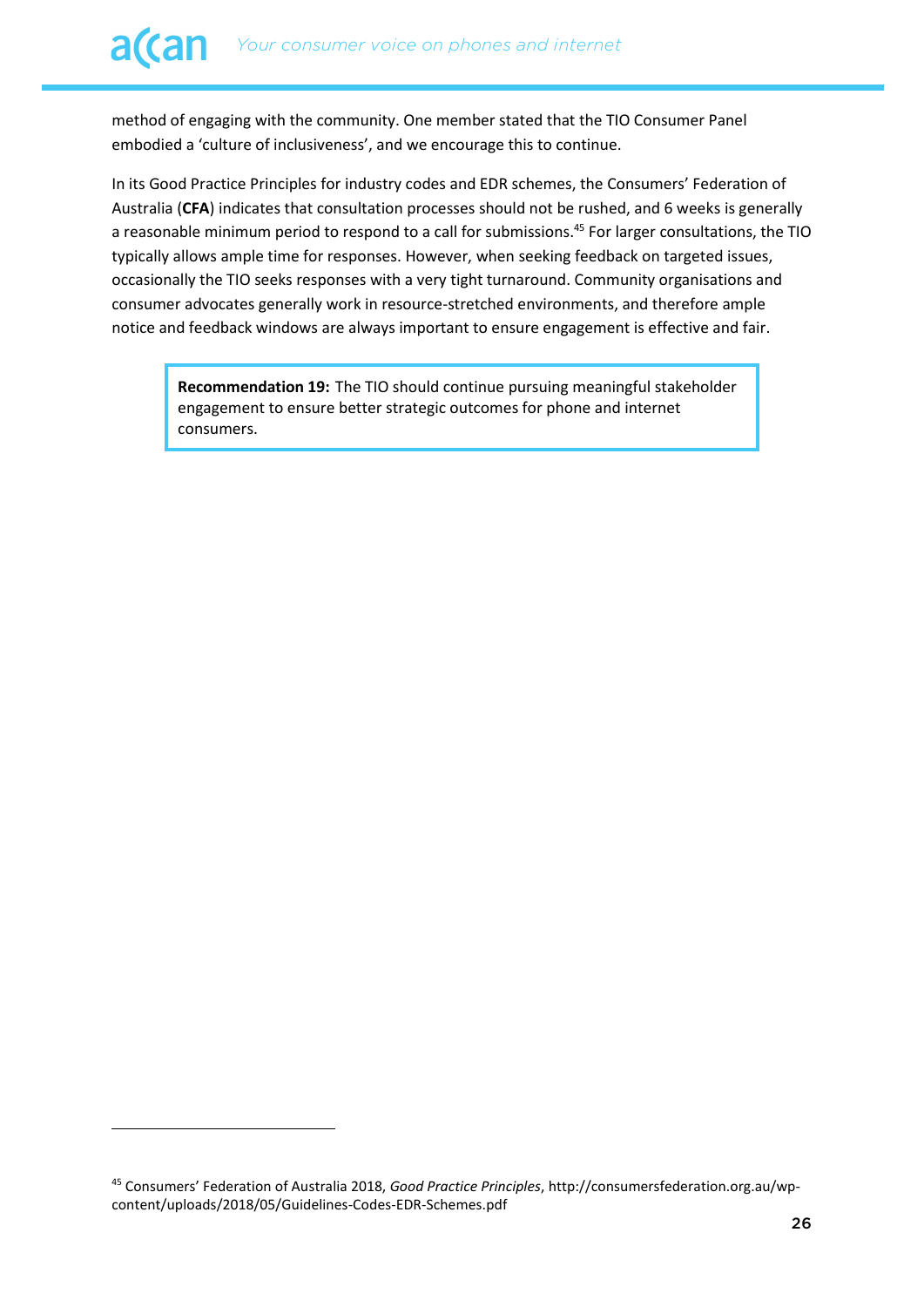# <span id="page-26-0"></span>Appendix

# **Findings from Ipsos Omnibus Survey (n=1000) commissioned by ACCAN, April 2022**

| I am aware of the Telecommunications Industry Ombudsman | $n =$ | %    |
|---------------------------------------------------------|-------|------|
| Strongly disagree                                       | 85    | 9%   |
| <b>Disagree</b>                                         | 84    | 8%   |
| Somewhat disagree                                       | 82    | 8%   |
| Somewhat agree                                          | 202   | 20%  |
| Agree                                                   | 277   | 28%  |
| Strongly agree                                          | 144   | 14%  |
| Unsure/don't know                                       | 124   | 12%  |
| Total                                                   | 998   | 100% |

| I am aware of what the Telecommunications Industry Ombudsman<br>can do if I have difficulty resolving a complaint with my phone or |      |      |
|------------------------------------------------------------------------------------------------------------------------------------|------|------|
| internet provider                                                                                                                  | $n=$ | %    |
| Strongly disagree                                                                                                                  | 90   | 9%   |
| <b>Disagree</b>                                                                                                                    | 123  | 12%  |
| Somewhat disagree                                                                                                                  | 127  | 13%  |
| Somewhat agree                                                                                                                     | 216  | 22%  |
| Agree                                                                                                                              | 202  | 20%  |
| Strongly agree                                                                                                                     | 97   | 10%  |
| Unsure/don't know                                                                                                                  | 142  | 14%  |
| Total                                                                                                                              | 997  | 100% |

| If I can't resolve a complaint with my phone or internet provider, I |      |     |
|----------------------------------------------------------------------|------|-----|
| know where I can go next                                             | $n=$ | %   |
| Strongly disagree                                                    | 66   | 5%  |
| <b>Disagree</b>                                                      | 111  | 11% |
| Somewhat disagree                                                    | 100  | 10% |
| Somewhat agree                                                       | 224  | 22% |
| Agree                                                                | 252  | 25% |
| Strongly agree                                                       | 123  | 12% |
| Unsure/don't know                                                    | 122  | 12% |
| Total                                                                | 998  | 93% |

| If I couldn't resolve a complaint with my phone or internet provider, I<br>would take my complaint to the Telecommunications Industry |       |     |   |     |
|---------------------------------------------------------------------------------------------------------------------------------------|-------|-----|---|-----|
| Ombudsman                                                                                                                             | $n =$ |     | % |     |
| Strongly disagree                                                                                                                     |       | 51  |   | 5%  |
| <b>Disagree</b>                                                                                                                       |       | 49  |   | 5%  |
| Somewhat disagree                                                                                                                     |       | 50  |   | 5%  |
| Somewhat agree                                                                                                                        |       | 204 |   | 20% |